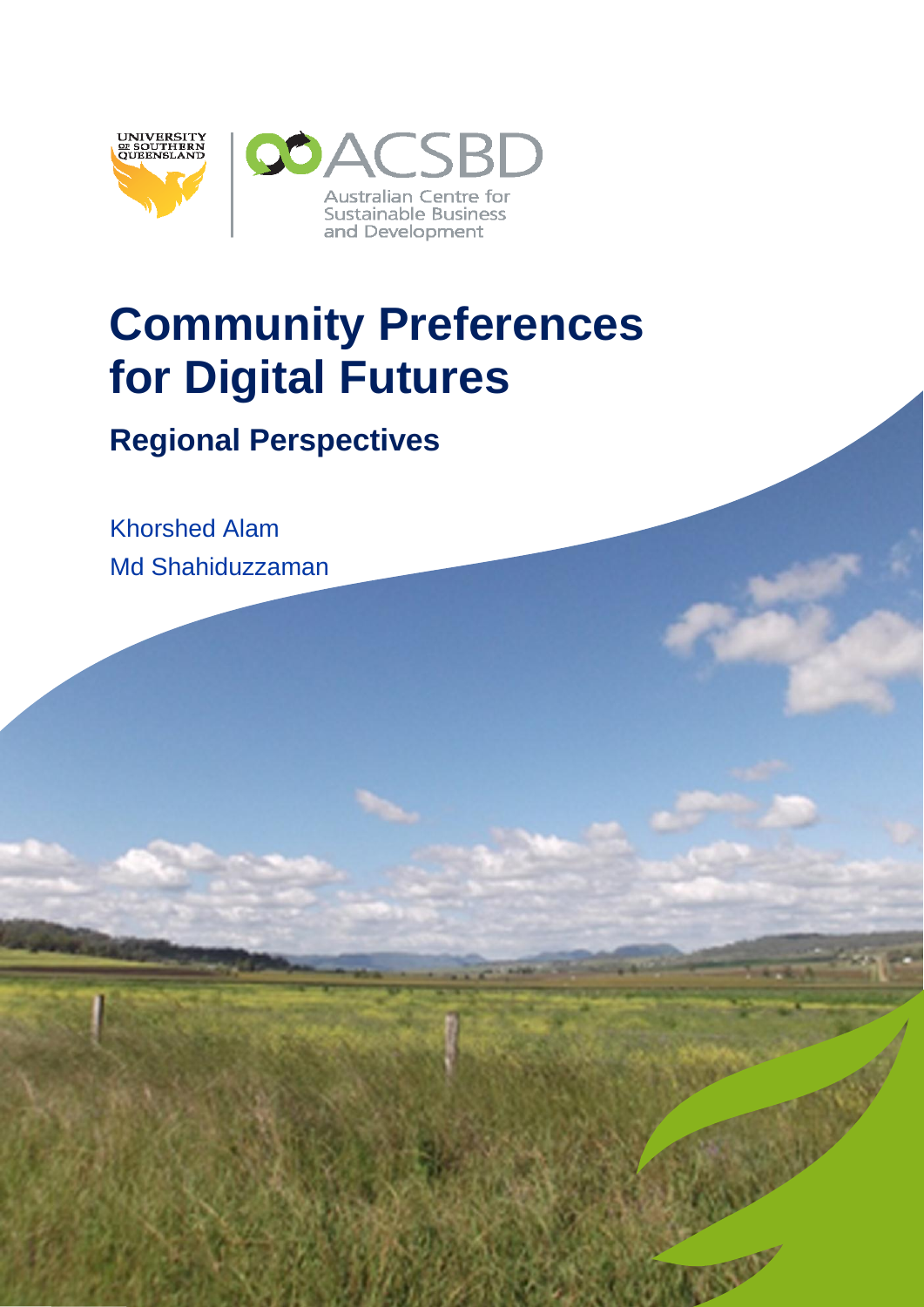# **Community Preferences for Digital Futures: Regional Perspectives**

A Report Prepared for the Southern Downs Regional Council.

Authored by Khorshed Alam and Md Shahiduzzaman.

Published in 2013.

ISBN: 978-0-909306-00-7

© 2013 by the University of Southern Queensland.

# <span id="page-1-0"></span>**Acknowledgements**

The authors would like to express their appreciations to all of the participants who attended the focus group discussions at Stanthorpe. They would also like to thank Sophia Imran, Mohammad Salahuddin and Anjan Kumer Dev Roy for their research assistantship with this project and Southern Downs Regional Council for the funding of this study. Special thanks go to Diane Anstee and Jenny Sherrin of Southern Downs Regional Council for their support and encouragement.

This work can be cited as:

Khorshed Alam and Md Shahiduzzaman (2013), *Community Preferences for Digital Futures: Regional Perspectives*, Australian Centre for Sustainable Business and Development, University of Southern Queensland, Toowoomba.

This report represents the provisional findings of a research project of the same name funded by the Southern Downs Regional Council.

The views and interpretations expressed in these reports are those of the authors and should not be attributed to the organisations associated with the project. They should not be reproduced in part or whole without the written authorisation of the Project Leader, Dr Khorshed Alam.

#### **About the authors**

Khorshed Alam is a Senior Lecturer (Economics) in the School of Accounting, Economics and Finance and coordinator of the Applied Resource Economics and Innovation group in the Australian Centre for Sustainable Business and Development at the University of Southern Queensland.

Md Shahiduzzaman is a Post-doctoral Research Fellow within the Australian Centre for Sustainable Business and Development at the University of Southern Queensland.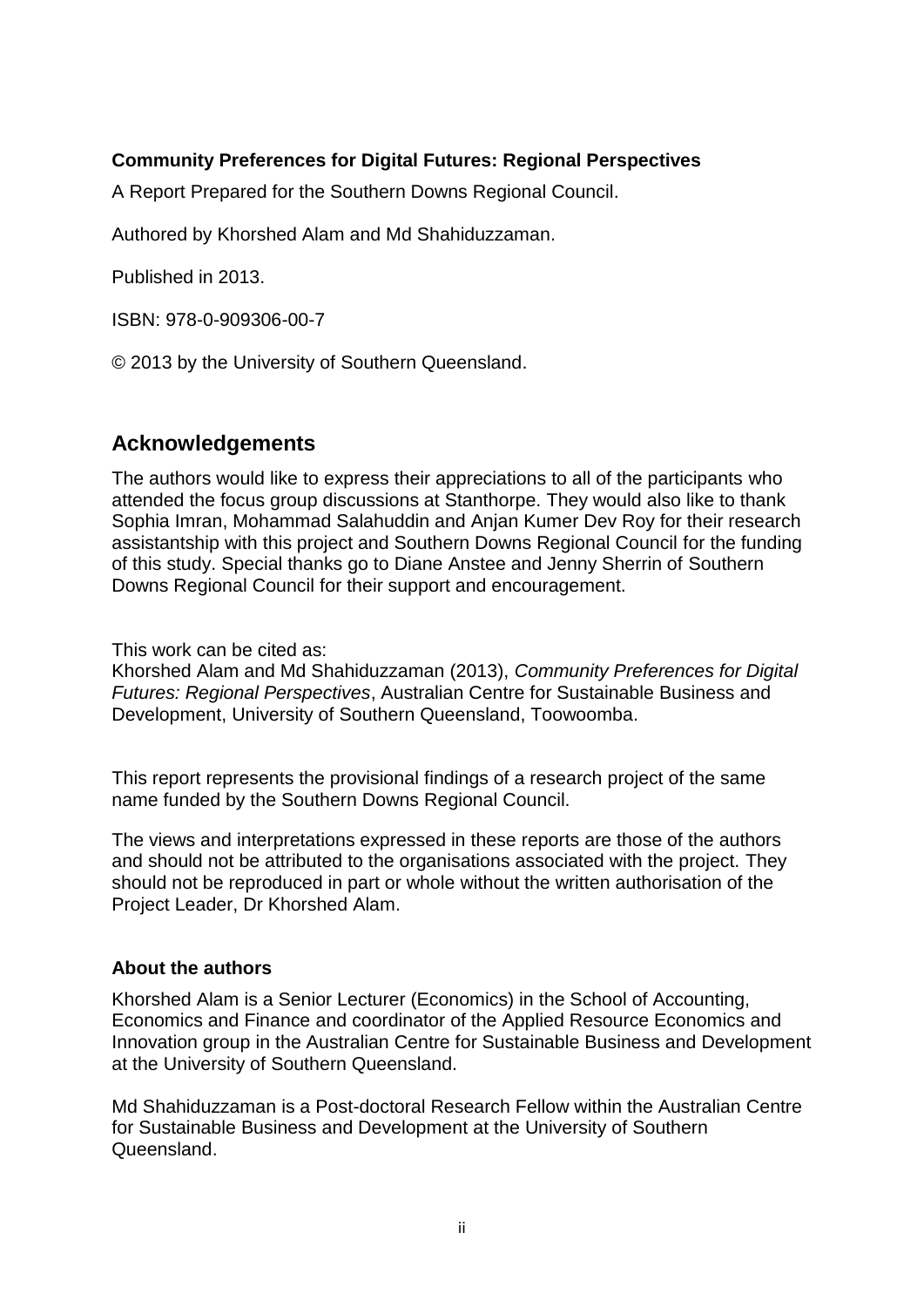# <span id="page-2-0"></span>**Executive Summary**

This study of the community preferences for the digital futures at the University of Southern Queensland (USQ) was commissioned by the Southern Downs Regional Council (SDRC) to examine the following research questions:

- What advantages (internal) do the community have to exploit the opportunities in the digital futures?
- What disadvantages (weaknesses) do the community have that pose difficulties in exploiting the opportunities in the digital futures?
- What are the opportunities being created through the recent development and deployment of broadband services, particularly with the rollout of National Broadband Network (NBN) in the region?
- What are the threats/barriers (external) to the inclusion of the community to digital future?

Using strengths-weaknesses-opportunities-threats (SWOT) approach, focus group discussions (FGDs) were conducted to explore a specific set of issues related to the digital futures. The study was conducted during February-April 2013.

The objective of the SWOT analysis is to leverage the community's core competences and optimise their potentials on the productive use of digital technologies. SWOT analysis also assists in diagnosing the weaknesses so that these can be addressed through effective policies and strategies. Key findings of the study include:

# **Strengths**

- positive community attitudes in terms of the adoption of digital technology
- abilities of community-based organisations and volunteer groups to assist the vulnerable groups on the digital inclusion issues
- good skill base and willingness to adopt new technologies
- strong linkage among community, business and industry
- useful role of local library, cultural centre and art gallery in fostering awareness and strengthening literacy skills

# **Weaknesses**

• limited access and connectivity of broadband services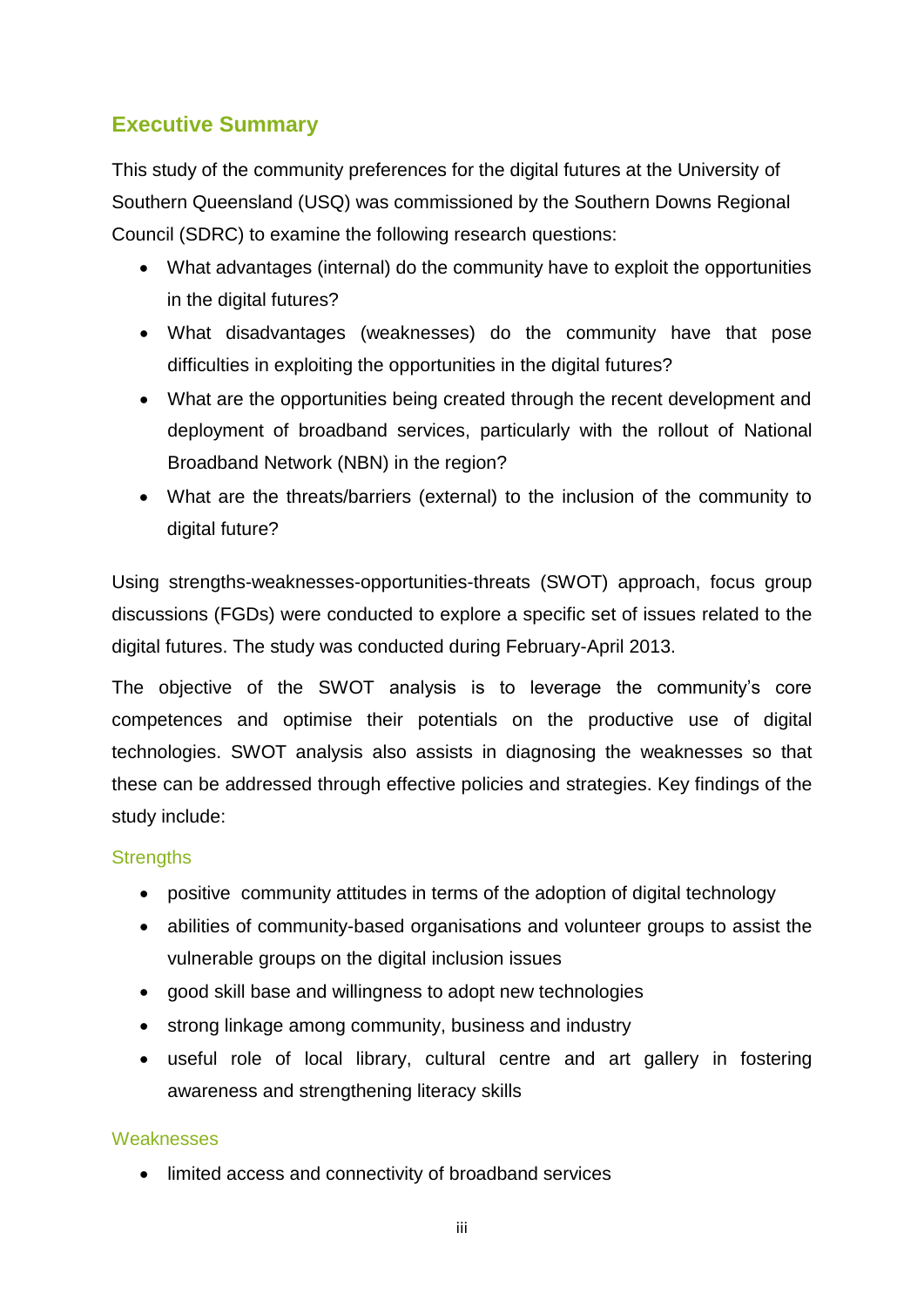- lack of awareness/skill among some agriculture and business sectors
- high cost of service/network
- lack of competition among service providers
- uncertainty of return on Information and Communication Technology (ICT) investment

#### **Opportunities**

- wider markets
- cost and time savings
- potential for mining, hospitality and tourism sectors to grow

#### **Threats**

- uncertainty surrounding the roll out of NBN in the region
- lack of internet coverage and poor service quality in some remote locations
- shortage of skilled workforce
- due to its small population size, Stanthorpe is not capable enough to politically convince the government for major infrastructure development
- ageing population

Participants of the FGDs in general agreed on the issue of overwhelming importance of digital inclusion to foster regional economic growth and competitiveness. However, poor quality of Internet services still remains a critical issue in some remote locations due to limited number of providers and platform availability. Differences in the Internet access and usages related to socio-economic factors were also mentioned. However, there is a lack of studies that focus on the socioeconomic and geographical factors of digital inclusion. While this study provides an overall understanding of the community related issues concerning the uptake of digital technologies, further analyses on the micro-level perspectives, specifically for the households and businesses in the regional areas are clearly warranted to design the region's move towards a digital future. There are also issues related to competitiveness and productivity of regional businesses in the digital age. These remain open for future research.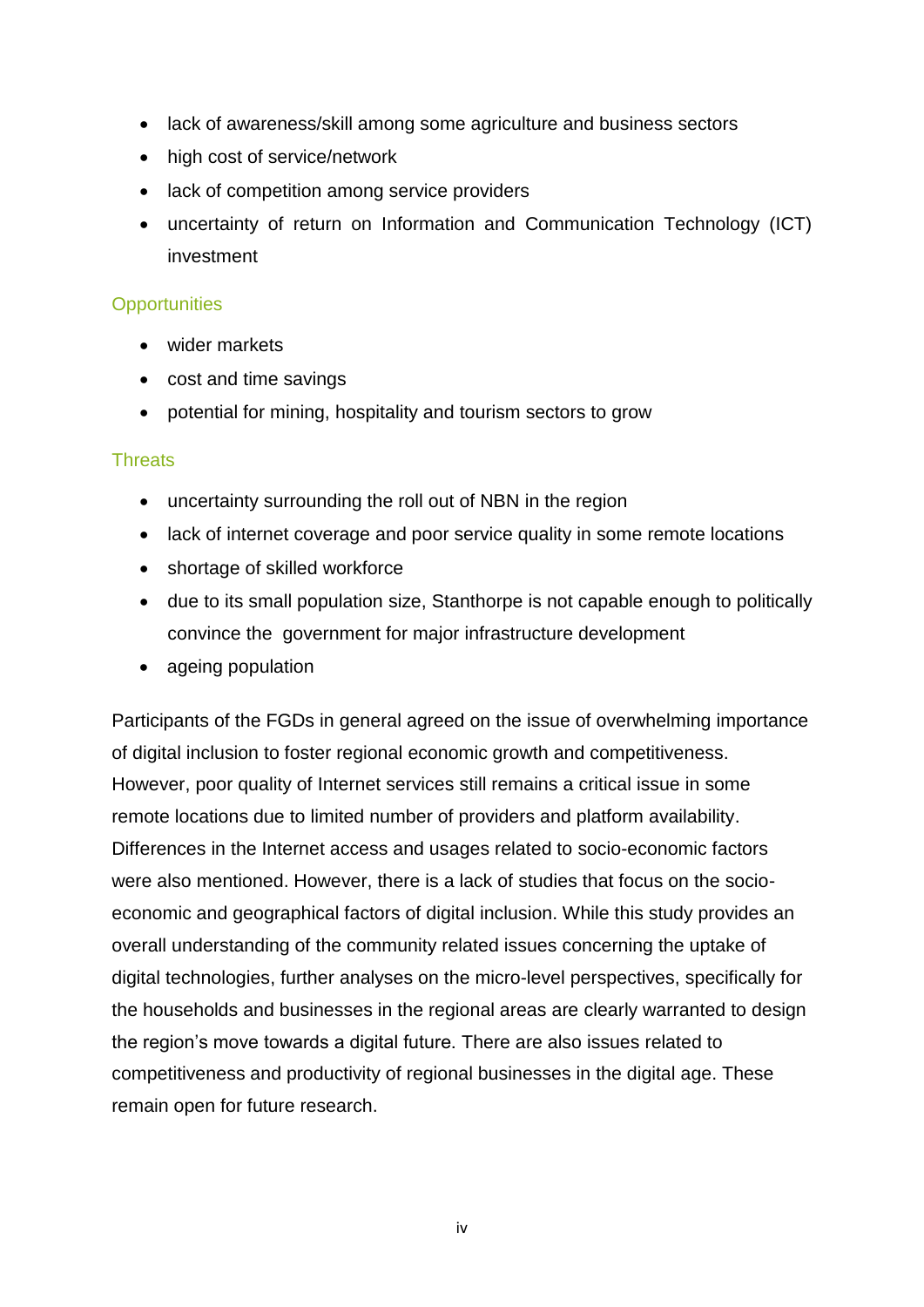# <span id="page-4-0"></span>**Table of Contents**

| 1.0 |       |  |
|-----|-------|--|
| 1.1 |       |  |
| 2.0 |       |  |
| 3.0 |       |  |
| 4.0 |       |  |
| 5.0 |       |  |
| 5.1 |       |  |
|     |       |  |
|     |       |  |
|     |       |  |
|     | 5.2.1 |  |
|     | 5.2.2 |  |
|     |       |  |
|     | 5.2.3 |  |
|     |       |  |
|     | 5.2.4 |  |
|     |       |  |
|     | 5.2.5 |  |
|     |       |  |
| 6.0 |       |  |
|     |       |  |
| 7.0 |       |  |
|     |       |  |
|     |       |  |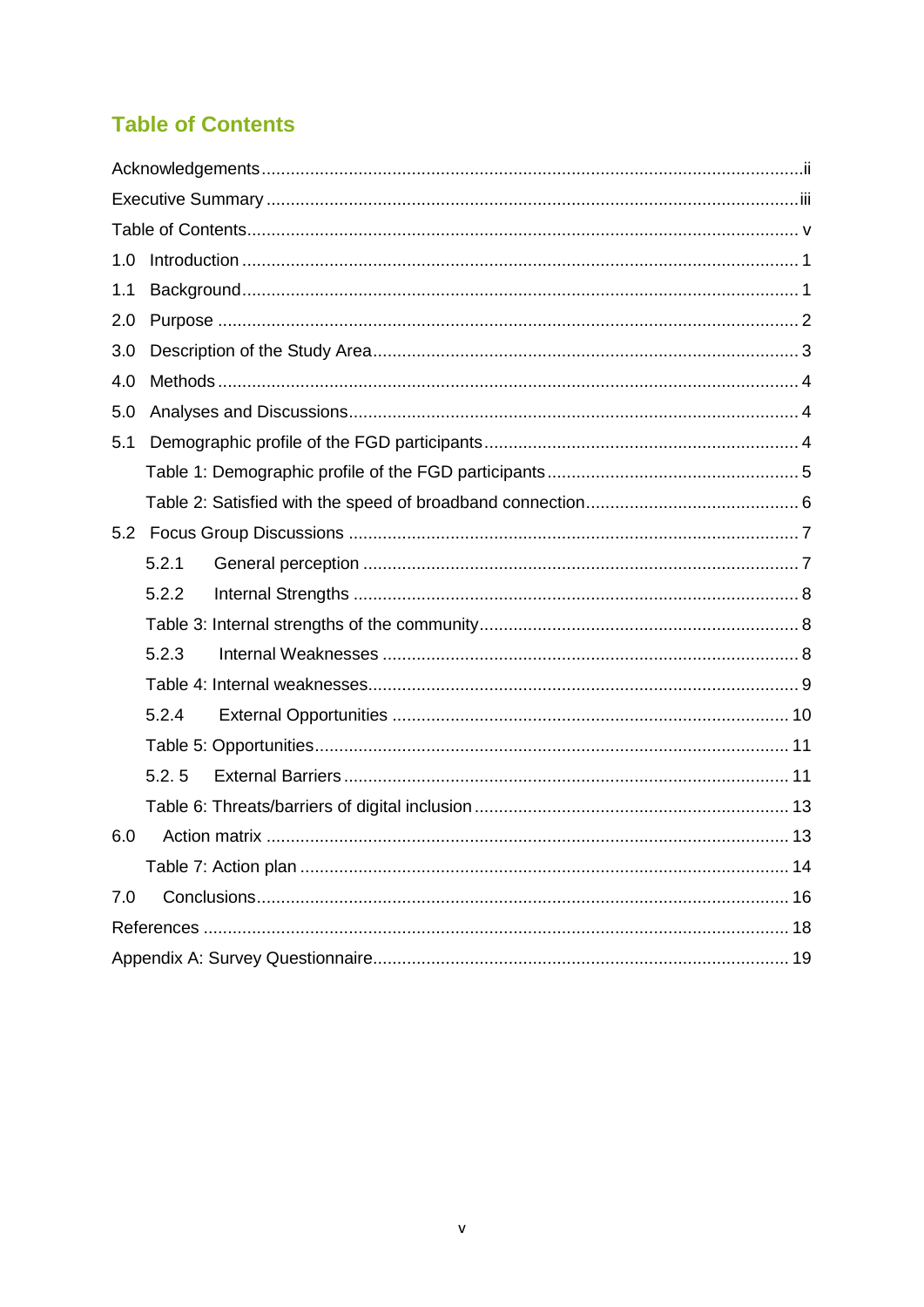### <span id="page-5-0"></span>**1.0 Introduction**

#### <span id="page-5-1"></span>**1.1 Background**

Despite the robust growth performance of Australia over the last two decades, economic endowment across population remains uneven (ABS 2012). For instance, data from Australian Bureau of Statistics (ABS) indicate that one in five (20% or 1.7 million) households were in the category of low economic resources in 2009-10 (ABS 2012). A more disadvantaged situation exists in the regional and rural areas due to the lack of opportunities and infrastructure and access to the services. Recent data confirm that the rural and remote areas are in a disadvantaged position in terms of various socio-economic indicators as compared to their urban counterparts (ABS 2013a). People of these areas in general experience barriers to education and

*Recent data confirms that the rural and remote areas in Australia are in a disadvantaged position in terms of various socio-economic indicators as compared to the urban counterparts.*

workforce participation, poor health outcome, social exclusion and welfare dependency (ABS 2013a). Official statistics from ABS show that people with non-school qualification decline with the increasing level of remoteness (ABS 2008). Patients suffering from cancer in remote

areas are up to three times more likely to die within five years of diagnosis than patients living in cities (NRHA 2012).

A relatively new but key challenge that the communities are facing is the integration of Information and Communication Technology (ICT). The role of ICT is not only information processing but also to enable social inclusion and create economic opportunities. Economic changes attributed to ICT include new patterns of work organisation and worker productivity, job creation, business diversity, and, ultimately, prospects for overall growth. However, while a general trend of ICT diffusion can be found virtually everywhere, the extent of growth is not persistent everywhere. In Australia, it is recognized that despite significant increase in the level of computer usage and Internet uptake in recent years, there still exists a gap between 'haves' and 'have nots' in terms of access to and/or use of the Internet – a phenomenon popularly known as 'digital divide'. It is argued that social inclusion through social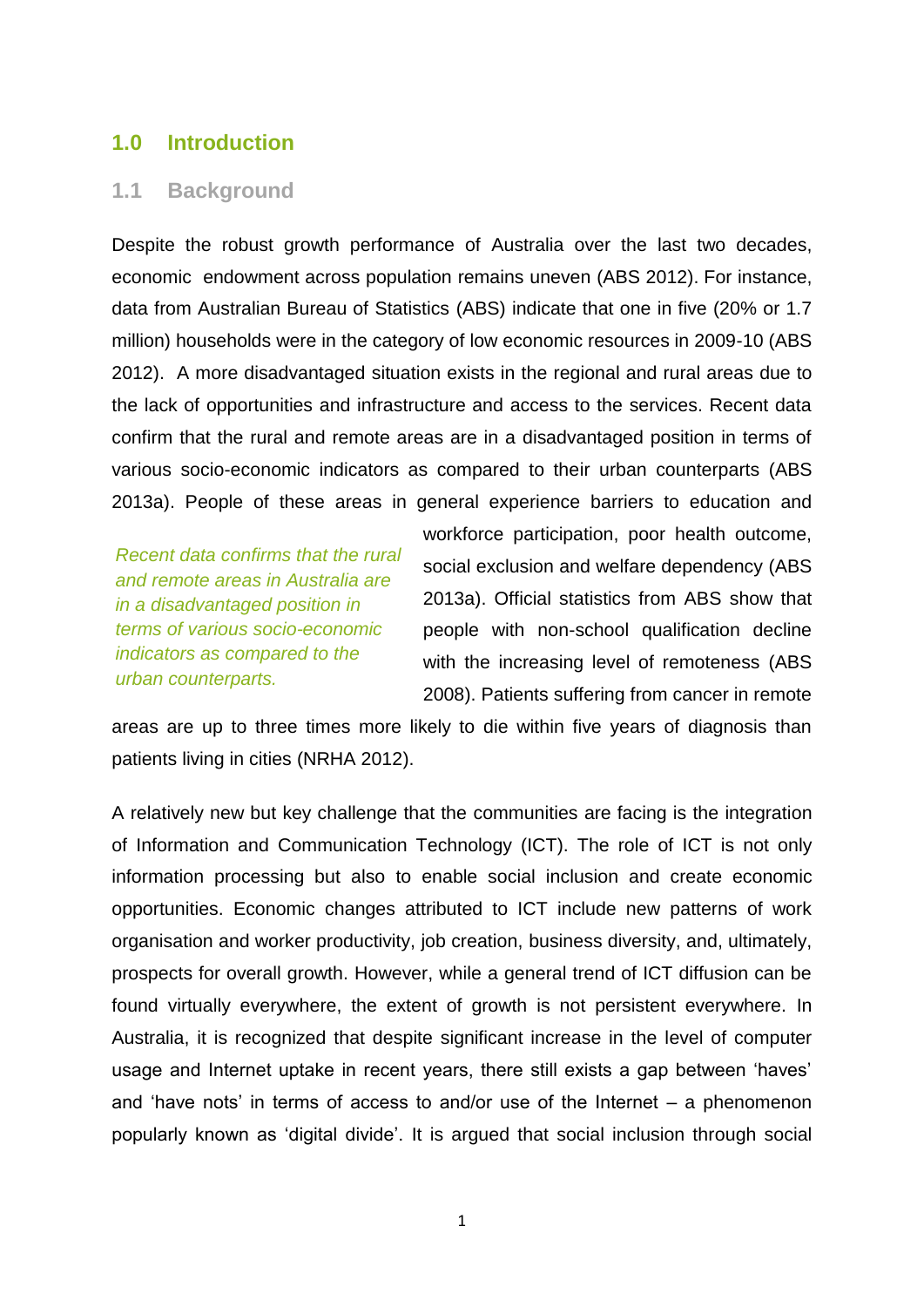interaction at the community level could play a vital role to narrow digital divide at the regional level (Broadbent & Papadopoulos 2013).

How to improve the digital inclusion of the households and businesses in the remote and rural areas is now a major policy concern in Australia (DBCDE 2011). While the Government of Australia is implementing National Broadband Network (NBN) to provide high-speed broadband infrastructure in the rural and remote areas over the next ten years (DBCDE 2011), it does not guarantee the use of, and/or knowledge of ICT among households and busineses. Reducing the digital divide is not only about

*Improving the digital inclusion of the households and businesses in the remote and rural areas is a major policy concern.*

the ICT infrastructure but also about supporting the ICT solutions and empowering local communities to use the technology (Broadbent & Papadopoulos 2013). However, gaps exist in understanding the barriers to digital inclusion in

Australia, especially in the regional economic development and intra-industry/sector context (Holloway 2005). Earlier studies on digital divide in Australia mainly focused on small cities or towns (e.g., Atkinson et al. 2008), and specific communities/programs (Black & Atkinson 2007). There are some studies focusing on the digital divide between metropolitan and non-metropolitan areas (Simpson 1999) or within metropolitan areas (Holloway 2005). There is considerable gap of knowledge about the digital divide within a regional or local government context. Moreover, many of these studies are dated in the context of ongoing rollout of the NBN. This study provides perspectives in the broader regional context considering a case for the Southern Downs Region (SDR) in Queensland.

# <span id="page-6-0"></span>**2.0 Purpose**

The purpose of this study is to provide an understanding towards community preferences for digital futures from a regional perspective. This study is specifically designed to understand issues, opportunities, challenges and barriers, and identify and prioritise community preferences on the progression of digital future. The following research questions were set to attain the research objectives:

 What advantages (internal) do the community have to exploit the opportunities in the digital futures?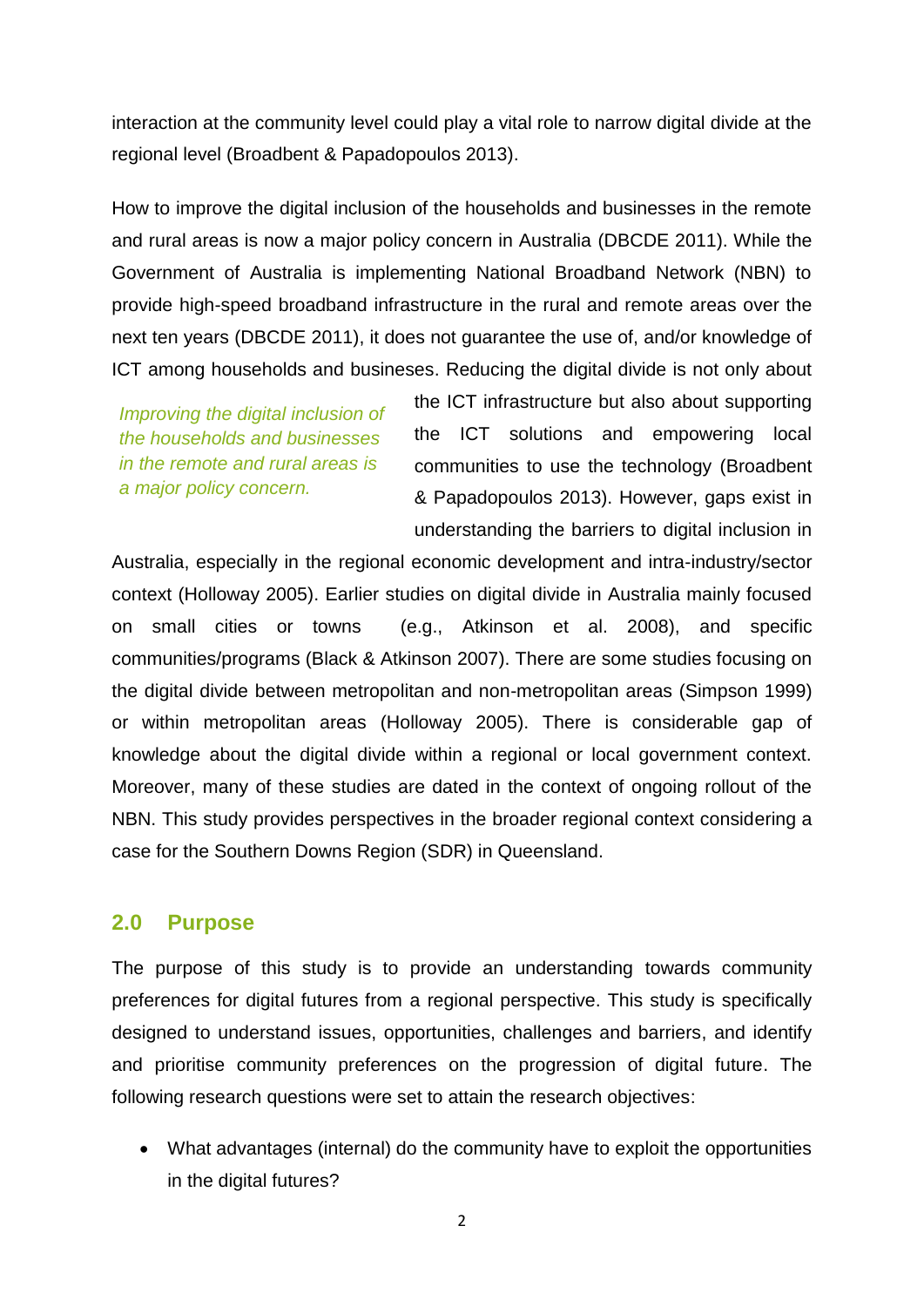- What disadvantages (weaknesses) do the community have that pose difficulties in exploiting the opportunities in the digital futures?
- What are the opportunities being created through the recent development and deployment of broadband services, particularly with the rollout of NBN in the region?
- What are the threats/barriers (external) for the inclusion of the community to digital future?

# <span id="page-7-0"></span>**3.0 Description of the Study Area**

The Southern Downs Region (SDR) is a Local Government Area located in the Darling Downs region of Queensland, Australia, along the state's boundary with New South Wales. It was created in 2008 from a merger of the Shire of Warwick and the Shire of Stanthorpe. According to 2011 Census, the number of resident population in the Southern Downs local government area was 33,883: 48.97% were males and 51.03% were females (ABS 2013b). Of the total population in the SDR, 3.3% were Indigenous persons, compared with 2.5% Indigenous persons in overall Australia. The median age of people in the region was 42 years, of which children aged 0 - 14 years made up 20.6% of the population and people aged 65 years and over made up 19.1% of the population. Of the total population, 26.4% of the people were attending an educational institution in 2011 as compared to more than 30% in Australia. More profoundly, the attendance rate in tertiary or technical institution in the SDR was only about 12% as compared to about 21% in Australia (ABS 2013b).



The major industries of employment in this region include education, sheep, beef cattle and grain farming, wine tourism, cafes, restaurants and takeaway food services, meat and meat product manufacturing and road freight transport (ABS 2013b). Improvement of the business diversity in the area as well as fostering economic growth and productivity in the information age remains a key regional agenda. It is expected that

NBN can play an important role in building the social and economic strength of SDR.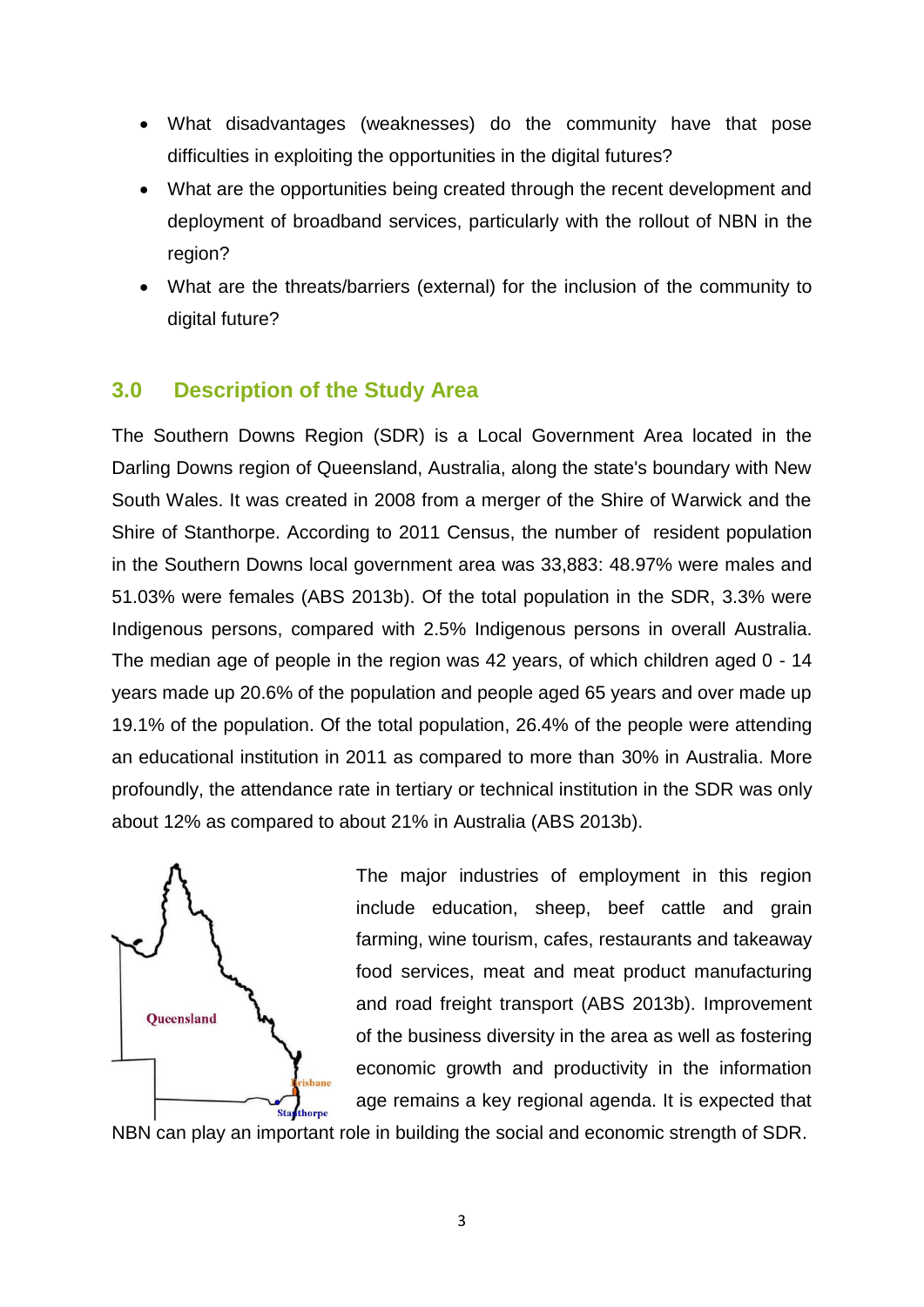#### <span id="page-8-0"></span>**4.0 Methods**

The research primarily employed qualitative approach to answer the research questions. Qualitative methods include focus group discussions (FGDs). Focus groups are group discussions organised to explore a specific set of issues (Kitzinger, 1994). In addition, the research also used a survey questionnaire to gain the demographic and basic perceptions on digital technology of the focus group participants. The sample questionnaire is presented in Appendix A. The FGDs assisted in understanding the issues, opportunities, challenges and barriers to the progression of digital future to identify and prioritise community preferences. The FGD was conducted in two parts. In the first part, a strengths-weaknessesopportunities-threats (SWOT) approach was employed. A policy matrix focusing on access-affordability-application issues of digital technology was developed in the second part.

The focus group meetings were guided by a set of open-ended questions discussed with the SDRC. Prior to the FGDs, the issues were discussed with the participants by a power point presentation. An experienced researcher facilitated the FGD as the moderator. Three focus group discussions were conducted concurrently. Each FGD was conducted for 70 minutes totalling 50 minutes for the SWOT and 20 minutes for the policy matrix development. An experienced official working in the local council was engaged as a 'note-taker'.

# <span id="page-8-1"></span>**5.0 Analyses and Discussions**

# <span id="page-8-2"></span>**5.1 Demographic profile of the FGD participants**

Focus groups can provide a range of ideas and perceptions of the participants. They also illuminate the differences in perspective among groups of individuals (Rabiee, 2004). The selection of the members of the group should, therefore, aim at feeling comfortable with each other to ensure their engagement in discussion (Krueger and Casey, 2000). Hence, each focus group comprised of 6-7 members at least over half of whom were female. Homogeneity was ensured in terms of broader occupation. The participants were divided into groups according to three main professional occupations: academic, health and business. The diversity of the participants was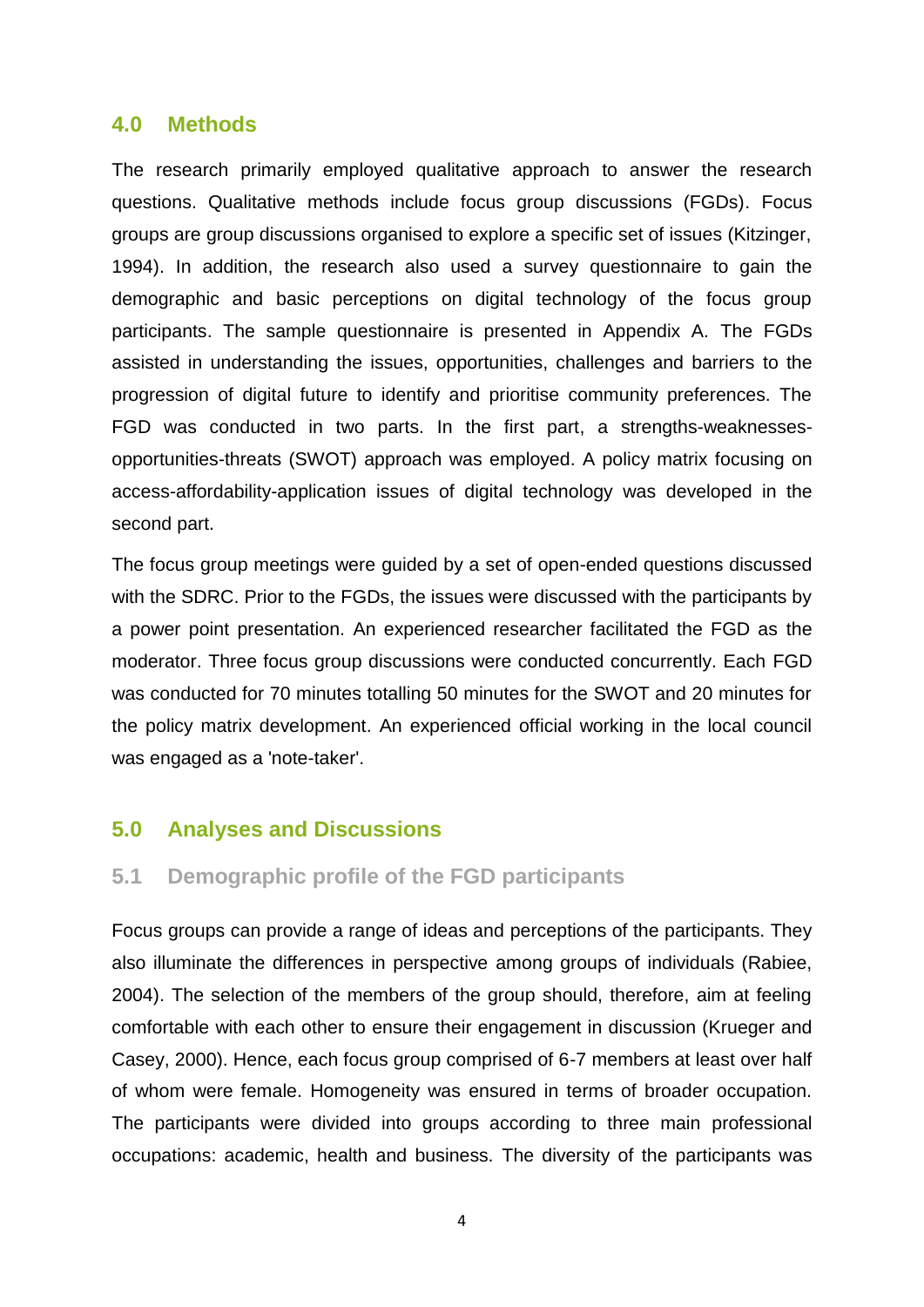maintained in terms of age, occupation, educational level and income. A total of 20 participants attended the FGDs. Table 1 shows the demographic profile of the FGD participants.

|                                                     | <b>Frequency</b>                 | $\overline{\frac{9}{6}}$ | <b>Cumulative %</b> |
|-----------------------------------------------------|----------------------------------|--------------------------|---------------------|
| Gender                                              |                                  |                          |                     |
| Male                                                | $\overline{7}$                   | 35                       | 35                  |
| Female                                              | 13                               | 65                       | 100                 |
| Area                                                |                                  |                          |                     |
| 4380 Stanthorpe                                     | 15                               | 75                       | 75                  |
| 4350 Southern Downs                                 | $\mathbf{1}$                     | 5                        | 80                  |
| 4376 Thulimbah                                      | $\overline{2}$                   | 10                       | 90                  |
| 4370 Warwick                                        | $\overline{2}$                   | 10                       | 100                 |
| <b>Occupation</b>                                   |                                  |                          |                     |
| Government                                          | $\boldsymbol{9}$                 | 45                       | 45                  |
| <b>Other Private</b>                                | 3                                | 15                       | 60                  |
| <b>Medical</b>                                      | $\mathbf{1}$                     | 5                        | 65                  |
| Agriculture                                         | $\overline{2}$                   | 10                       | 75                  |
| Volunteer                                           | $\overline{1}$                   | 5                        | 80                  |
| <b>Student</b>                                      | $\overline{2}$                   | 10                       | 90                  |
| <b>Retired</b>                                      | $\mathbf{1}$                     | 5                        | 95                  |
| Education                                           | $\overline{1}$                   | 5                        | 100                 |
| <b>Education Level</b>                              |                                  |                          |                     |
| Secondary                                           | $\overline{\mathbf{4}}$          | 20                       | 21.1                |
| Trade/certificate/diploma                           | $\overline{7}$                   | 35                       | 57.9                |
| Tertiary                                            | 8                                | 40                       | 100                 |
| Age group                                           |                                  |                          |                     |
| Below 20                                            | $\overline{2}$                   | 10                       | 10                  |
| $21 - 30$                                           | $\mathbf{3}$                     | 15                       | 25                  |
| $31 - 40$                                           | 3                                | 15                       | 40                  |
| 41-50                                               | 5                                | 25                       | 65                  |
| $51 - 60$                                           | 4                                | 20                       | 85                  |
| More than 60                                        | 3                                | 15                       | 100                 |
| Household income level - gross per year             |                                  |                          |                     |
| \$0-\$41,599                                        | $\mathbf{3}$                     | 15                       | 18.8                |
| \$41,600-\$103,999                                  | $\bf 8$                          | 40                       | 68.8                |
| \$104,000-\$149,999                                 | 3<br>$\overline{2}$              | 15                       | 87.5                |
| \$150,000 or more                                   |                                  | 10                       | 100                 |
| Monthly spending on Internet (\$)<br>Less than \$30 |                                  |                          |                     |
|                                                     | $\overline{c}$<br>$\overline{2}$ | 10<br>45                 | 10<br>55            |
| \$30-\$49                                           |                                  |                          |                     |
| \$50-\$79                                           | 4<br>5                           | 20                       | 75                  |
| \$80-\$99                                           |                                  | 25                       | 100                 |

# <span id="page-9-0"></span>**Table 1: Demographic profile of the FGD participants**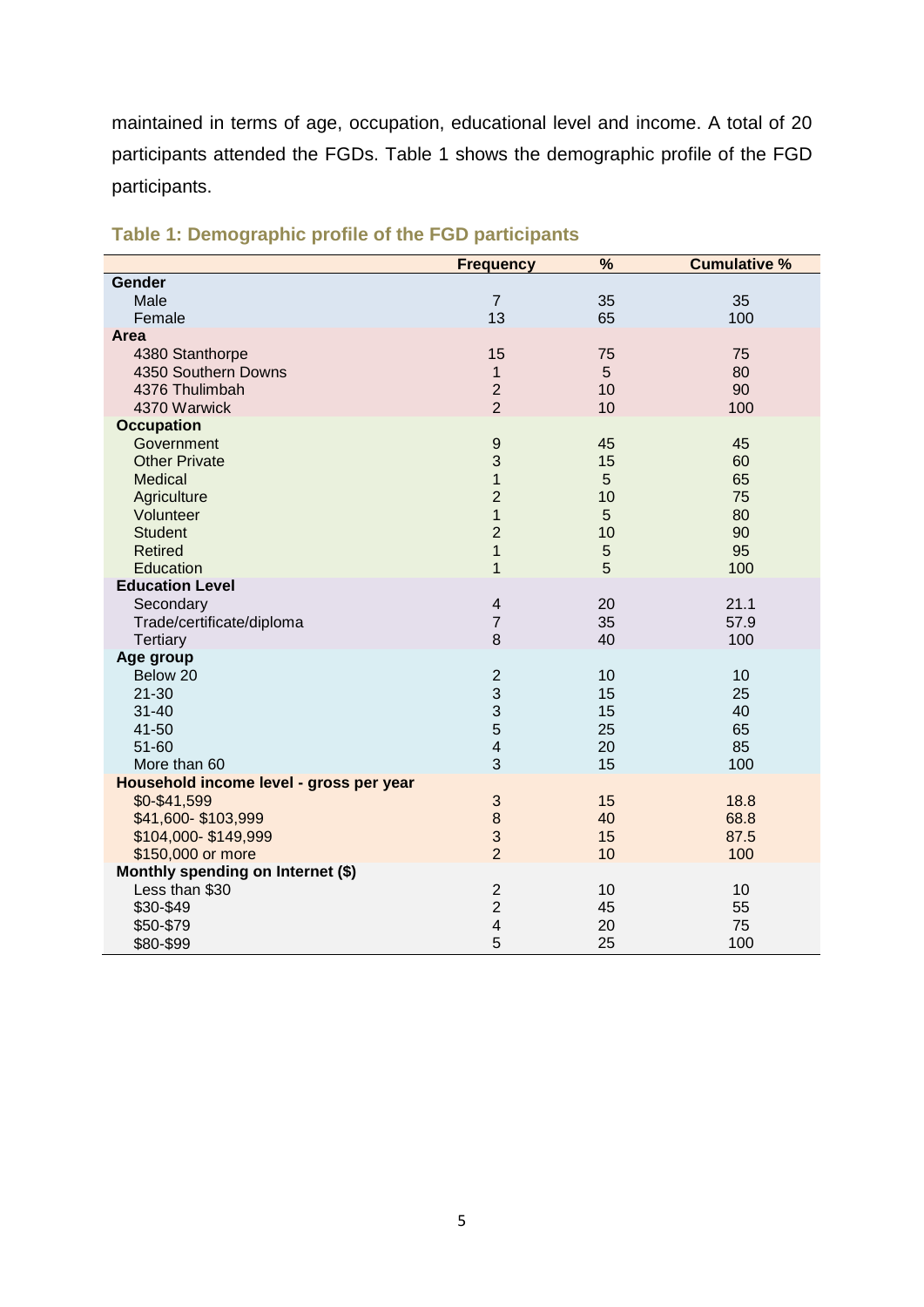

Figure 1 shows the distribution of Internet service providers to the FGD participants. About 55% of the participants use the service of Telstra, followed by Exetel (10%) and HaleNET (10%). When asked about the satisfaction with the Internet service provider, over 47% of the participants indicated their

dissatisfaction about the quality of the service (Table 2).

|                |                            | Frequency       | %     | Valid % | Cumulative % |
|----------------|----------------------------|-----------------|-------|---------|--------------|
|                | <b>Highly satisfied</b>    |                 | 5.0   | 5.3     | 5.3          |
|                | <b>Satisfied</b>           | $6\phantom{1}6$ | 30.0  | 31.6    | 36.8         |
|                | <b>Neutral</b>             | 3               | 15.0  | 15.8    | 52.6         |
|                | <b>Dissatisfied</b>        | $\overline{4}$  | 20.0  | 21.1    | 73.7         |
|                | <b>Highly dissatisfied</b> | 5               | 25.0  | 26.3    | 100.0        |
|                | <b>Total</b>               | 19              | 95.0  | 100.0   |              |
| <b>Missing</b> | <b>System</b>              | 1               | 5.0   |         |              |
| <b>Total</b>   |                            | 20              | 100.0 |         |              |

#### <span id="page-10-0"></span>**Table 2: Satisfied with the speed of broadband connection**

Figure 3 plots the participants' viewpoints regarding the quality of Internet service over the last three years. About half of the respondents observed that quality of the Internet service deteriorated or did not get better in the last three years.

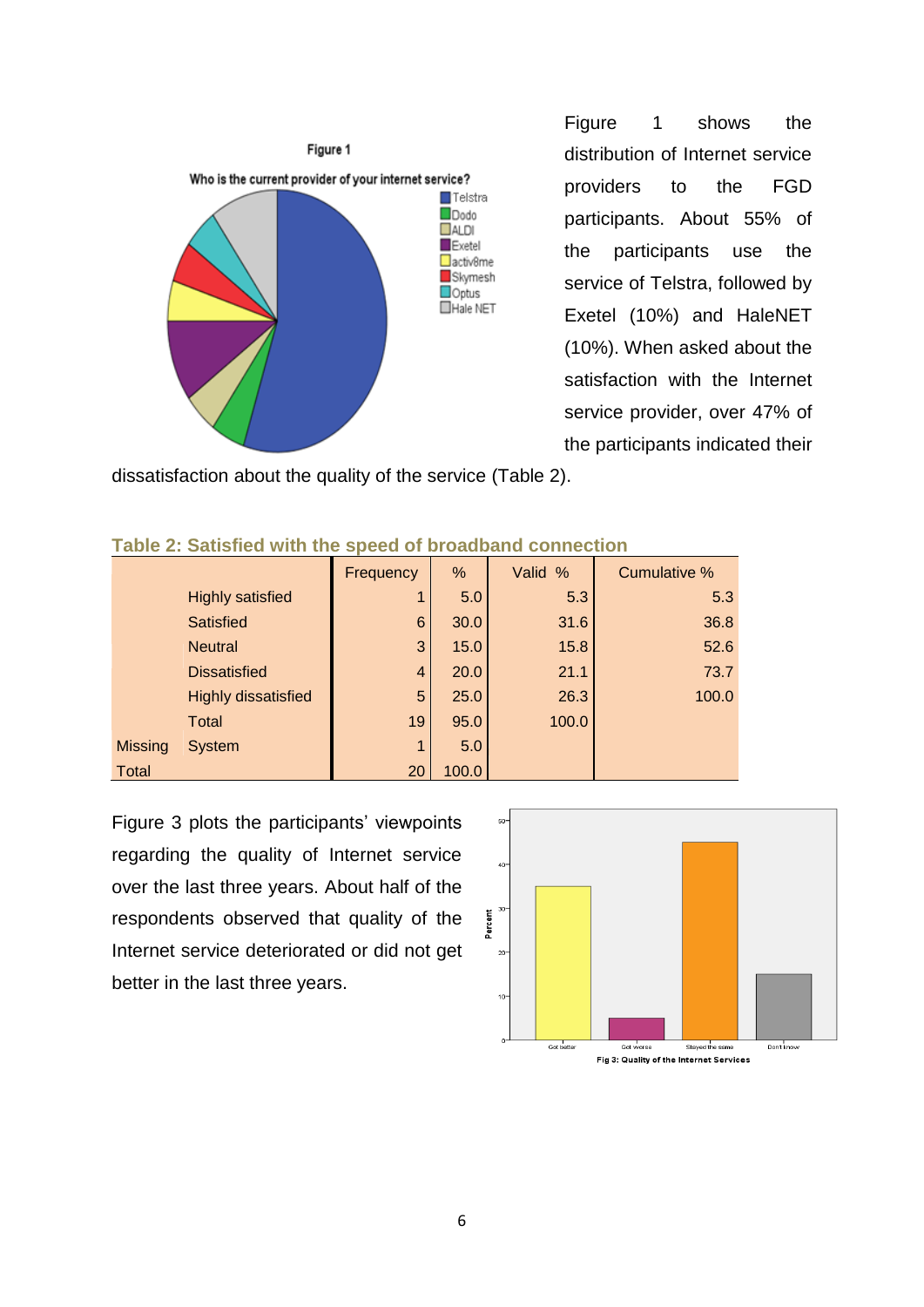#### <span id="page-11-0"></span>**5.2 Focus Group Discussions**

#### <span id="page-11-1"></span>**5.2.1 General perception**

FGDs were initiated by the moderator regarding the controllable aspects of the SWOT: strengths and weaknesses. Participants initiated the discussion with the importance of the digital technologies in their day-to-day usage. They raised some vital points regarding digital technology. According to their perceptions, digital technology could help increase their academic knowledge by providing access to information and online resources. They opined that digital technologies enabled them to consult a medical practitioner or expert remotely. It not only saves their time and resources but also enhances their engagement with ongoing business activities and occupation. Most importantly they realised that the uses of digital technology offered them a chance to update their skills as a community. They were of the view that it helped them to accomplish their jobs more efficiently. Students acknowledged that they even did not need to go to libraries due to the availability of huge resources online. Older community members admitted that the use of digital technology had made their lives easier as they could perform their daily activities from home such as on-line shopping, knowledge gathering, networking and medical consultation. The participants identified the role of digital technology was strong in academic and medical practices in the following ways:

"*The significance of using internet is extremely strong in schools and colleges. We can get information and increase our knowledge. It helps us do our assignments and achieving better outcomes*."

"*The role of digital technology is immense in hospital. Look, we can now communicate with medical experts online. We do not need to go to Brisbane to consult specialist doctors every time. It saves our time and money as we do not need to visit them in-person*."

Overall, the community identified the use of digital technology to be costeffective. In their daily economic activities, they are able to compare the price and quality which are reflected in their household budget expenditure. FGDs identified some internal strengths of the community to cope with the challenges of digital futures.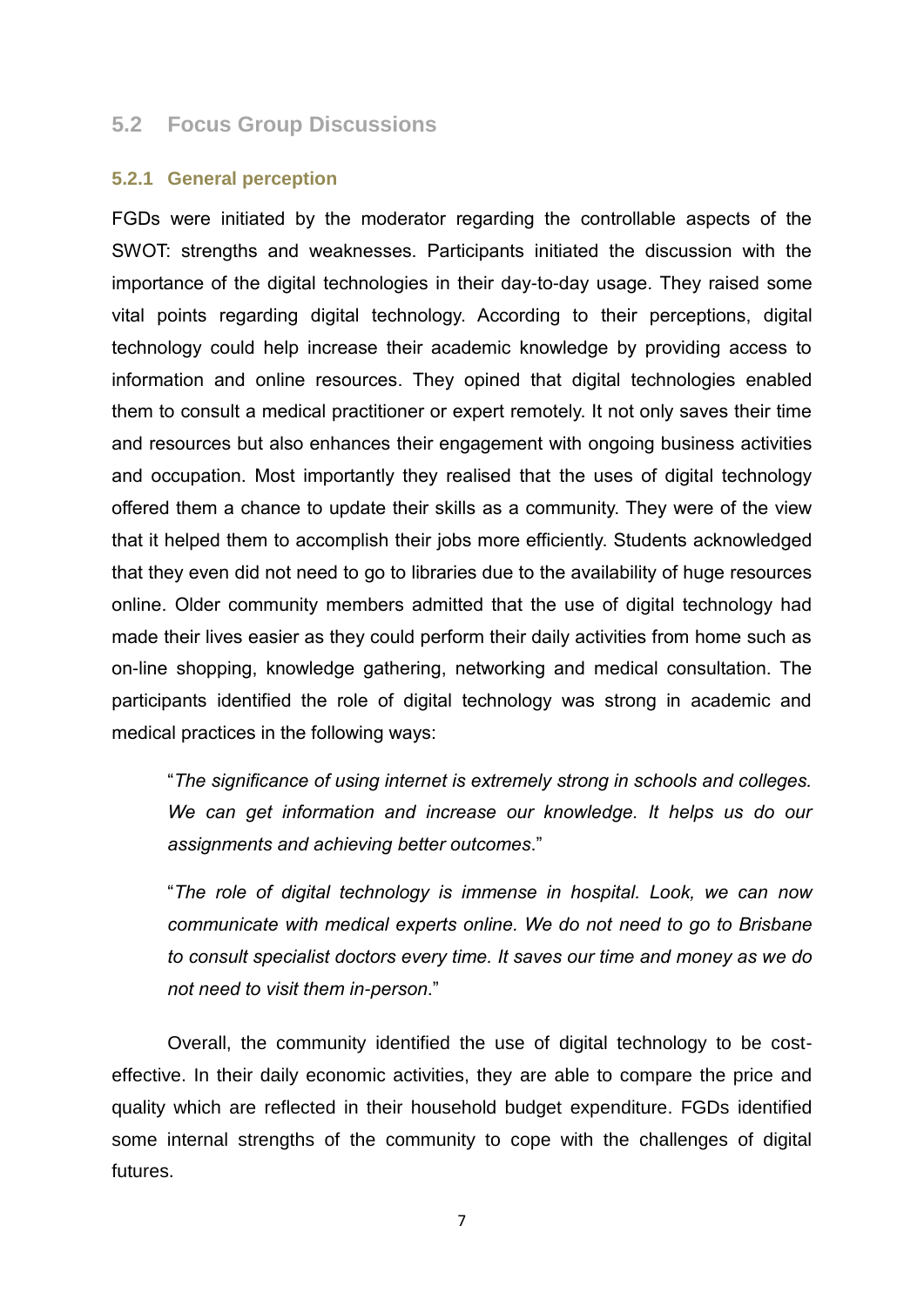#### <span id="page-12-0"></span>**5.2.2 Internal Strengths**

In response to the question "What advantages do your community have to exploit opportunities in the digital futures?" focus group participants identified several key advantages that are outlined in Table 3.

#### <span id="page-12-1"></span>**Table 3: Internal strengths of the community**

**What advantages (internal) do your community have to exploit the opportunities in the digital futures?** 

- Many business and agricultural enterprises already have Internet access through wireless network although service quality is not satisfactory
- Some small businesses have already started using internet for service delivery
- Volunteer groups are also using the high-speed technology
- Retirees can be benefited
- Cultural centre and art gallery can be a good place to build community awareness
- Community is receptive to digital futures
- Demonstrated council leadership in digital futures and a desire to maximise the opportunities available
- The mainstream business community is ready to adopt the new technology
- Local organisations such as the Chamber of Commerce, the Granite Belt Wine Tourism and the Wine College can be a powerful platform to promote the use of digital technology for the Stanthorpe community
- Each of these institutes already has key, unique strengths in the digital area and work cooperatively together and are positioned to play a strategic role in the digital future of the region
- Some local organizations are already providing online training programs
- A good skill base exists within the community as people from other places with IT skills have relocated to Stanthorpe because of tourism
- Strong community links with greater outreach with people and business groups
- Strong public/private linkages to promote digital technology

The FGD participants were of the view that the local organisations such as the Chamber of Commerce, the Granite Belt Wine Tourism and the Wine College were well established, already had key strengths in the digital area and were working cooperatively. They are positioned to play a strategic role in the digital future of the region together with the regional council. They felt that the advantage of digital technology would help them create stronger community links with greater outreach to people and business groups.

#### <span id="page-12-2"></span>**5.2.3 Internal Weaknesses**

In response to the question "What weaknesses your community have that pose difficulties in exploring opportunities in the digital future?" participants opined that community's rural and remote locations were the main weaknesses for the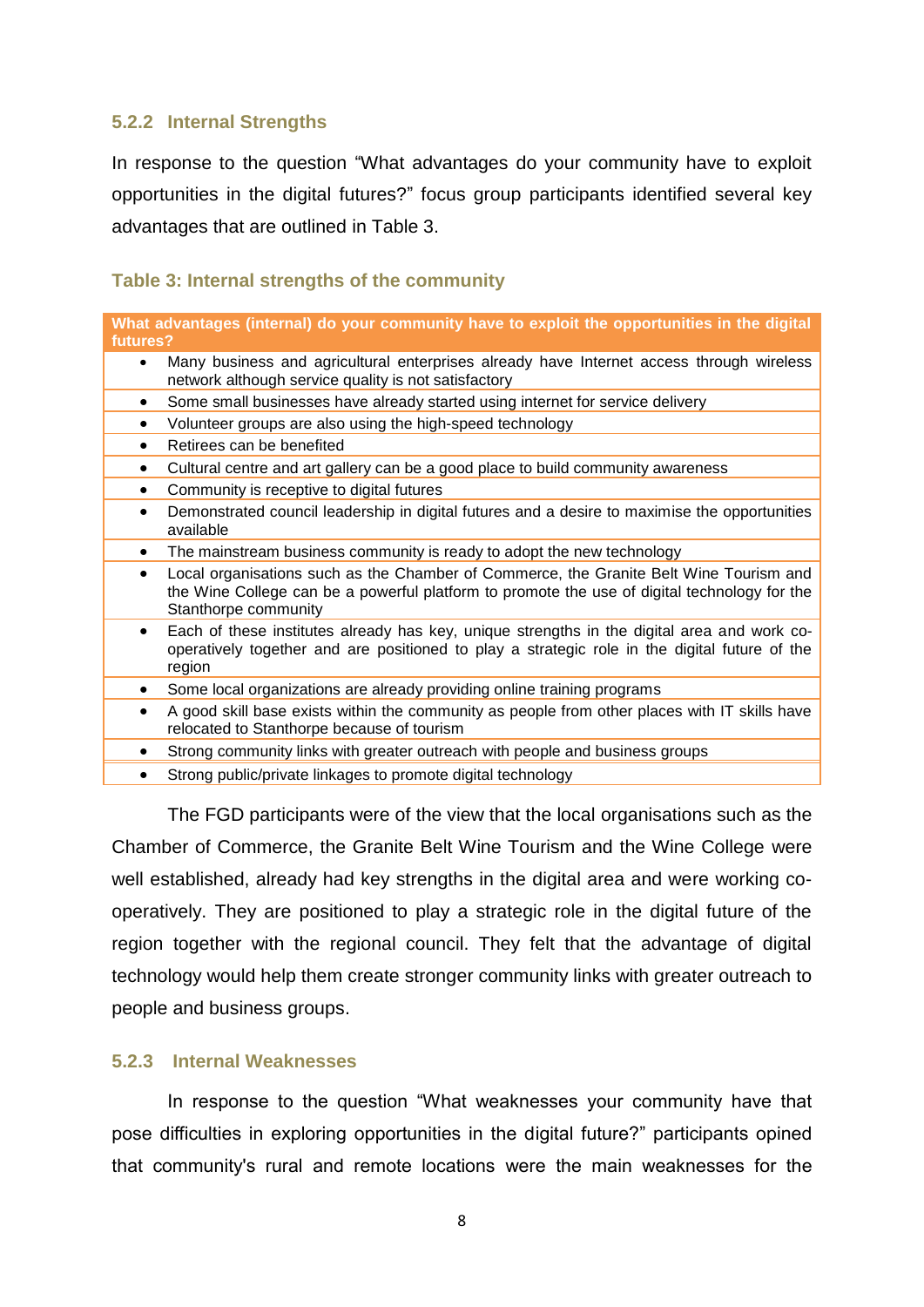digital age opportunities. Participants identified three major problems as impediments to digital usages. These were poor infrastructure, small population size and lack of required skills. Participants' responses were:

"*Especially the older community members are scared to use computer. They lack required digital skills and training. There is a knowledge gap to flow the information to the next generation too. Hence, some are unwilling and scared to allow their children to use Internets".* 

*"Use of digital technology is time-consuming as reading instruction takes more time. We [older people] don't have any training on the use of technology".* 

Participants identified the speed of Internet as slow due to the disconnection of optical fibres with the tower. They identified this infrastructure issue as the 'granite shell'. Besides, participants expressed their concern about the health issue of their children related to the overuse of Internet and video games. Moreover, one participant reacted and said:

*Rural and remote locations are the main weaknesses in exploring the opportunities of digital future*

*"Young generation is making friends through Internet. They even do not know each other personally. This is making children socially inactive."*

Participants also expressed their concern over forgery such as illegal use of credit card information; many small

businesses believe they are immune to cyber threats. The participants were concerned that small businesses, particularly in agriculture and tourism, face challenges to get online and build a strategy that is profitable for their enterprises, as they do not have the knowledge, skills and understanding of the opportunities digital technology offers. The key points identified by the focus groups in regards to the internal weaknesses are summarized in Table 4.

#### <span id="page-13-0"></span>**Table 4: Internal weaknesses**

*What disadvantages your community have that pose difficulties in exploiting the opportunities in the digital future?* 

- Limited access to services in remote areas
- Lack of awareness about the risks as well as benefits of digital technologies
- High costs of running business including labour shortages and increasing utility charges and business taxes, rent and rates
- Lack of knowledge, skills and understanding of the opportunities digital technology offers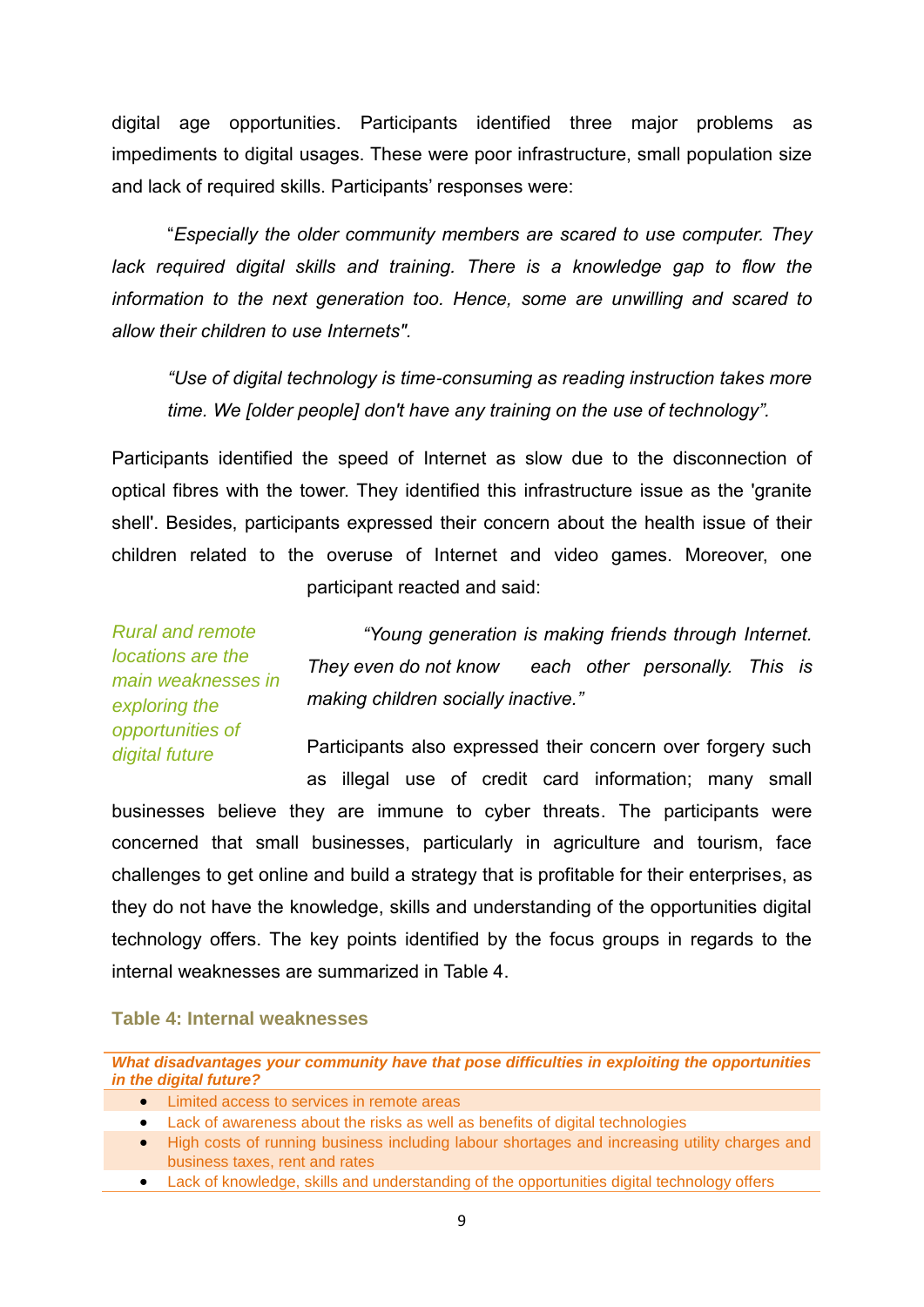- **•** Lack of up-to-date marketing strategies
	- High percentage of small and micro businesses with limited time and capacity
	- Lack of willingness to change and embrace the new technology
	- Lack of knowledge on how to use the technology
	- Monopoly of some IT providers creating fewer choices for customers to try others
	- High costs for the internet facility in the absence of competition among IT providers
	- Uncertainty regarding the monetary return from further investment on ICT
	- Some businesses are not well prepared for further investment
	- Some businesses believe that they cannot make money from further investment not clear about ICT opportunity with the business/agriculture sector
	- Some people still believe that ICT issues are too difficult to learn (e.g. older people)
	- There are still some people in the community who are not interested to learn negative attitude regarding digital technology still persists
	- Many people live in alternative style of life
	- Many agricultural agents still don't use computer

#### <span id="page-14-0"></span>**5.2.4 External Opportunities**

Regarding the question "In your opinion, what are the opportunities being created through the recent development and deployment of broadband services, particularly with the rollout of NBN in your locality?" participants expressed that digital future provided the opportunities to increase productivity, expanded their reach and generated new products and services. In the local area, entrepreneurs can run their businesses with less labour. Many have embraced this shift and integrated it into their own business practices.

One participant was of the view that:

*"Local small business has the opportunity to sell their products outside the community due to easy access to technology. For example, iPod is reachable to them. They don't need enough marketing skills. Business has come to them on the street. That means iPods sell themselves".*

In tune with the above comment another participant opined:

*"Rich web pages and information along with faster Internet connection poses the opportunity to run a business with minimum outlay to offer them an opportunity to be self-employed. These also provide them to find a supplier with minimum outlay."*

The participants articulated that digital technology would have faster speed and greater reliability for improved logistics in terms of getting products to the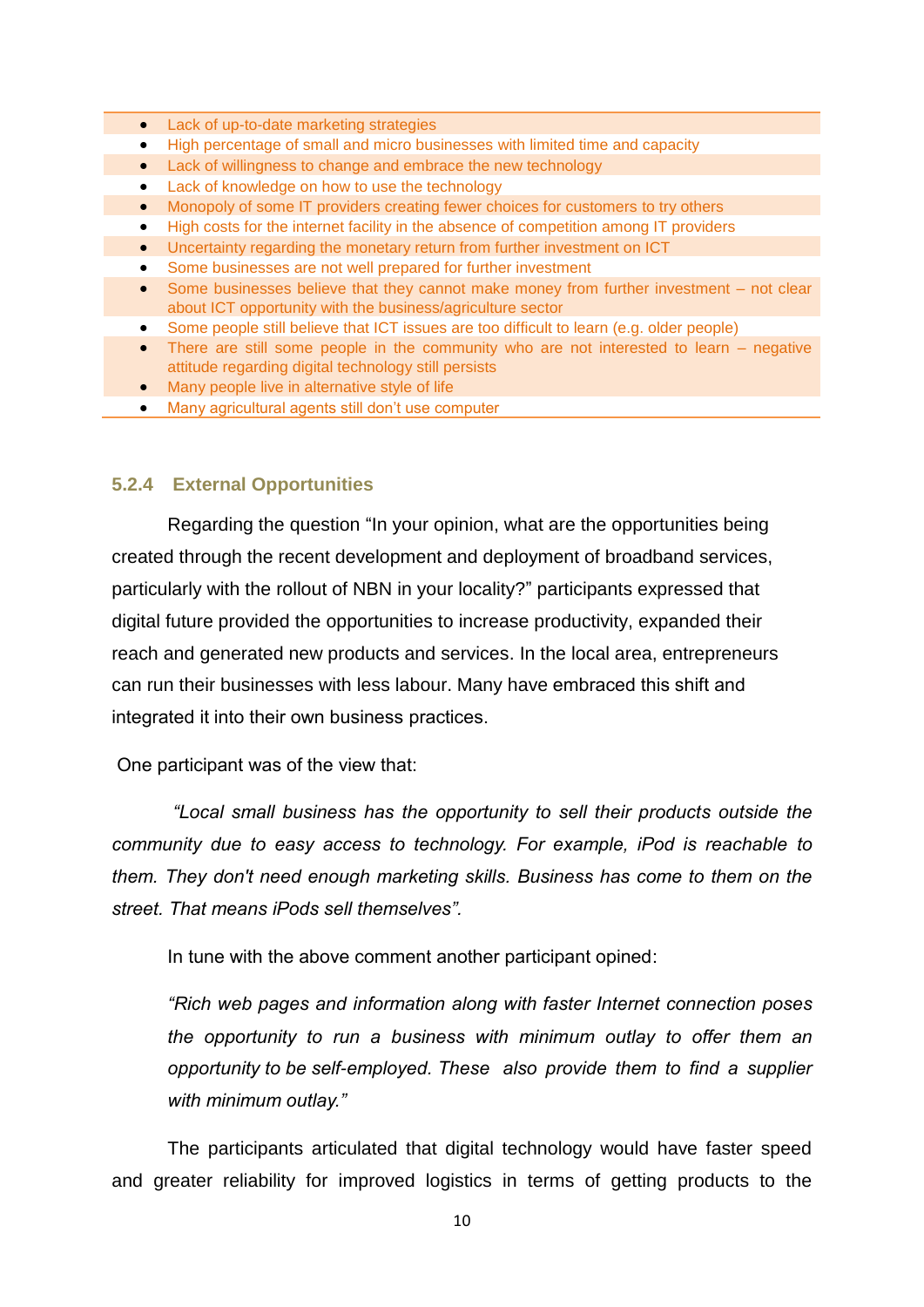markets and access to different regions that would generate more income. It will attract new skills and industry and encourage regional development through opening of new markets.

Overall, there is a consensus among participants that digital technology enhances the gross domestic product. The current contribution of this sector to GDP is 6.5%. To substantiate their argument participants provided examples of the growing contribution of tele-health and e-learning to the economy. These save expenditures of the service recipients. Alternatively, young people can increase their skills by acquiring knowledge from cross-country and cross-nation providers.

#### <span id="page-15-0"></span>**Table 5: Opportunities**

*In your opinion, what are the opportunities being created through the recent development and deployment of broadband services, particularly with the rollout of NBN in your locality?* • Promote goods and services out of Stanthorpe • Time saving Cost-effective (e.g. magazines/brochures can be printed in other locations) • Marketing e-book Bigger advantage through internet banking • Mining and hospitality tourism can reach a big audience and clientele • Improved logistics in terms of getting products to the markets Access to different regions, labour force, greater marketing potential and more income Faster speed and reliability to compete • Opportunities for gaining new skills Attract new skills and industry • Increasing percentage of individuals with specialised internet/computer knowledge and skills • Improve lifestyles such as spending more time with family Encourage regional development through opening of new markets • Reduction in labour costs • Improved connectivity • Larger access to wholesale Larger customer base • More access to education Easily accessible courses on hospitality • Access to cheaper goods and services

#### <span id="page-15-1"></span>**5.2.5 External Barriers**

In response to the question "What are threats for the inclusion of your community to digital future?" participants identified three major likely threats posed by the digital future. First, the potential unemployment issue in the rural areas from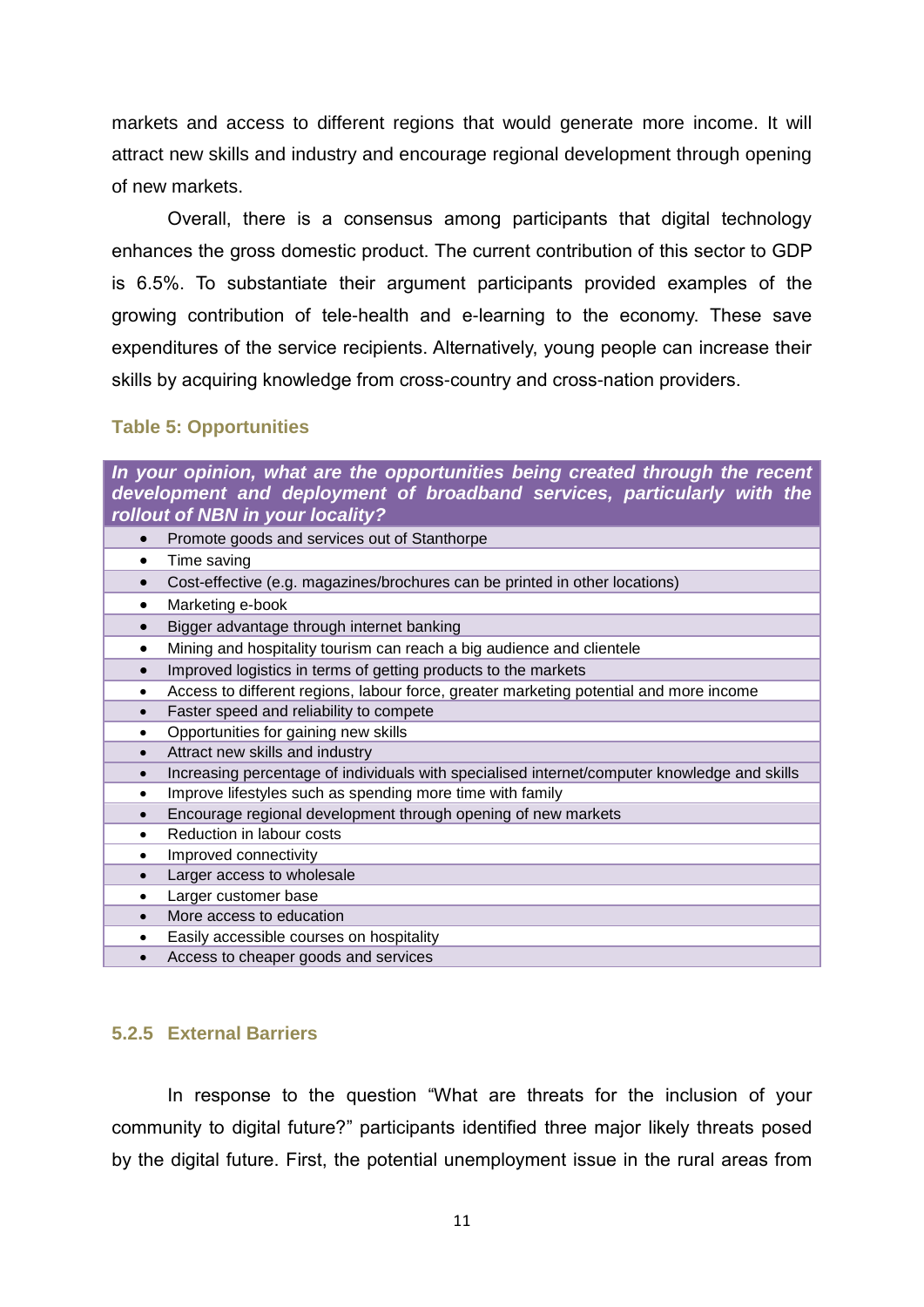losing small business opportunities is one of the major threats. Participants presume that local small business entrepreneurs are facing increasing competition now than before because of the global access of the consumers to on-line shopping. Customers and buyers are purchasing on-line from extended supply chains. Therefore, digital inclusion can help extend supply chain, and regional businesses need to prepare for this. Currently, local businesses are not competitive enough to cope with big companies. This ultimately moves away local businesses and can intensify unemployment problem for rural communities. Furthermore, it increases the depression and other mental health issues among community members. Second, the health issue is another concern; the by-product of digital future could be the deterioration of the health situation of the children in the long run, especially of the younger generation as they spend extended time with the computer. They commented:

"*Big issue is kid's attraction to the Internet and Facebook. These encourage them to stay at home and pose a threat to their health. Hence, ultimately these increase health expenditures of the community.*"

Third, participants raised the concern that despite some improvements of the Internet services, availability of the tele-health service is still very limited. They were of the views that in most cases patients face difficulties to consult a specialist doctor through a telehealth consultation due to limited supply. This ultimately leads patients visiting medical experts physically. Some participants also raised concern over the usefulness of the tele-health service. According to one participant:

"*Tele-health is not worthwhile at all. Rather, face to face interaction is always helpful*".

Participants identified some other threats of digital future. These are:

First, they mentioned multitasking - digital technologies make users intrusive and information overloaded, which impact their concentration level leaving them overstressed.

Second, small businesses are finding it difficult to survive due to the rise of technology-enabled shopping for customers. For instance, one can do shopping 24 hours a day globally.

12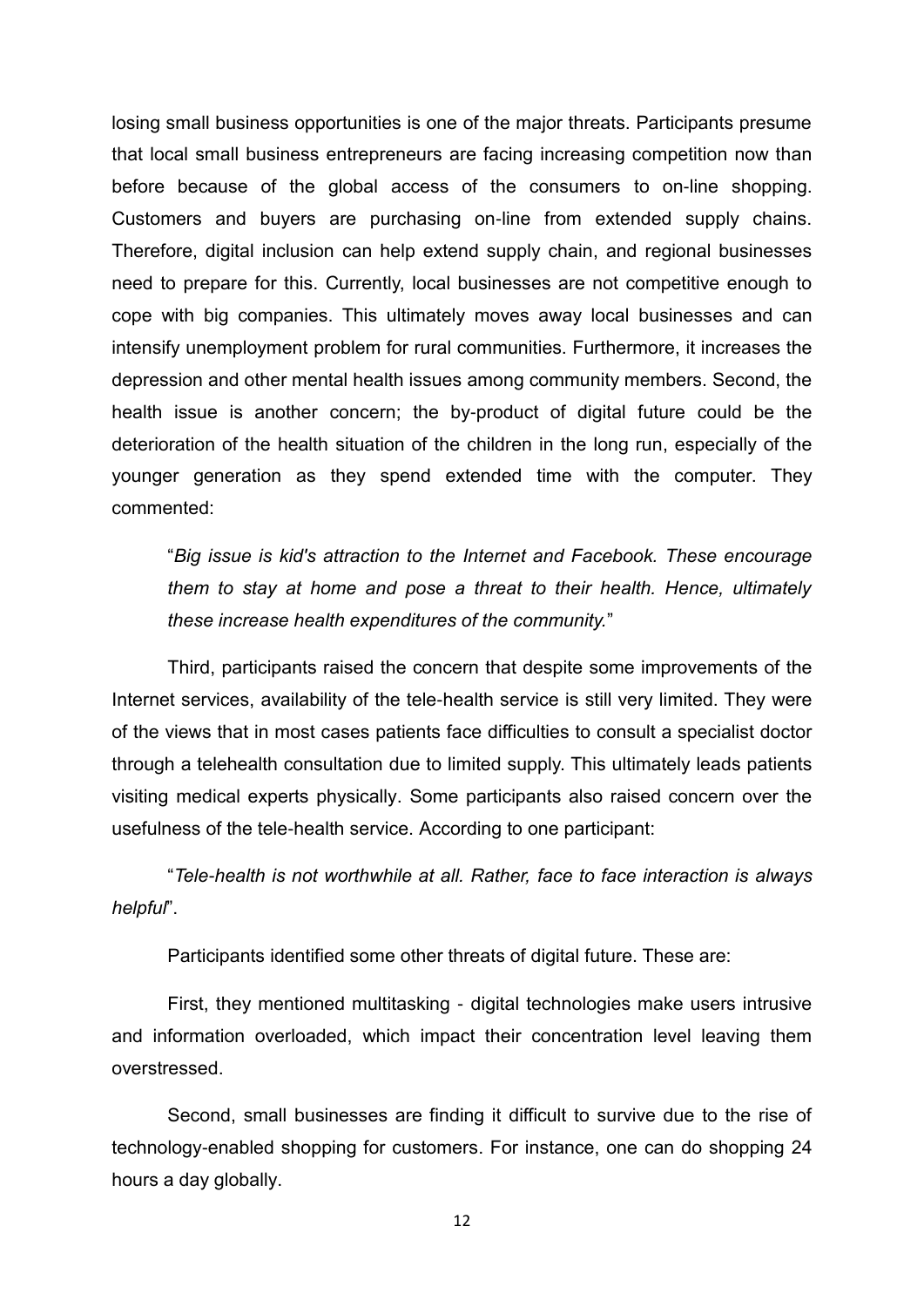# <span id="page-17-0"></span>**Table 6: Threats/barriers of digital inclusion**

*What are threats/barriers for the inclusion of your community to digital future?*

- Community need is not fulfilled by the present state of Internet services
- Lack of internet coverage in many places
- $\bullet$  Big problem is to sit with computer time constraint
- Difficulties to send info to agents using the Internet as often the speed is too slow
- Technology enabled barriers competition from large scale farms/firms
- Internet cost is too high for some people especially pensioners and low income groups
- Monopoly of one local provider lack of competition
- Stanthorpe is not politically convincing to the Government due to low population and vote base
- Some small businesses do not understand technology
- Uncertainty remains regarding the actual implementation of NBN in this area
- Attracting IT companies to the region is not easy
- Other regions are more advanced so they gain more advantages
- Small businesses, particularly in agriculture and tourism, face challenges to get online and build a strategy that is profitable for their enterprises
- Affordability of the technology such as high costs incurred by users of the technology
- Competition is not local, rather global now
- Ageing population not being able to tackle with the contemporary technology and usage
- Low mobile broadband penetration
- Competing with the global market
- In some cases, inability of small and medium enterprises to compete on a state and national level
- Shortage of skills and workforce
- The timing of the infrastructure rollout as other communities will get the head start before Stanthorpe has the chance
- Lack of community willingness to attract new skills to town
- Providing the same facility at the same cost for a smaller customer base can increase costs for customers
- Lack of interest among IT service providers as it is not commercially viable

# <span id="page-17-1"></span>**6.0 Action matrix**

*What policy actions do you suggest to exploit opportunities and to overcome internal and external barriers?*

The focus groups were asked to identify community based initiatives to overcome the weaknesses, threats and barriers to digital inclusion regarding accessaffordability-application. The responses of participants are summarised in Table 7 below: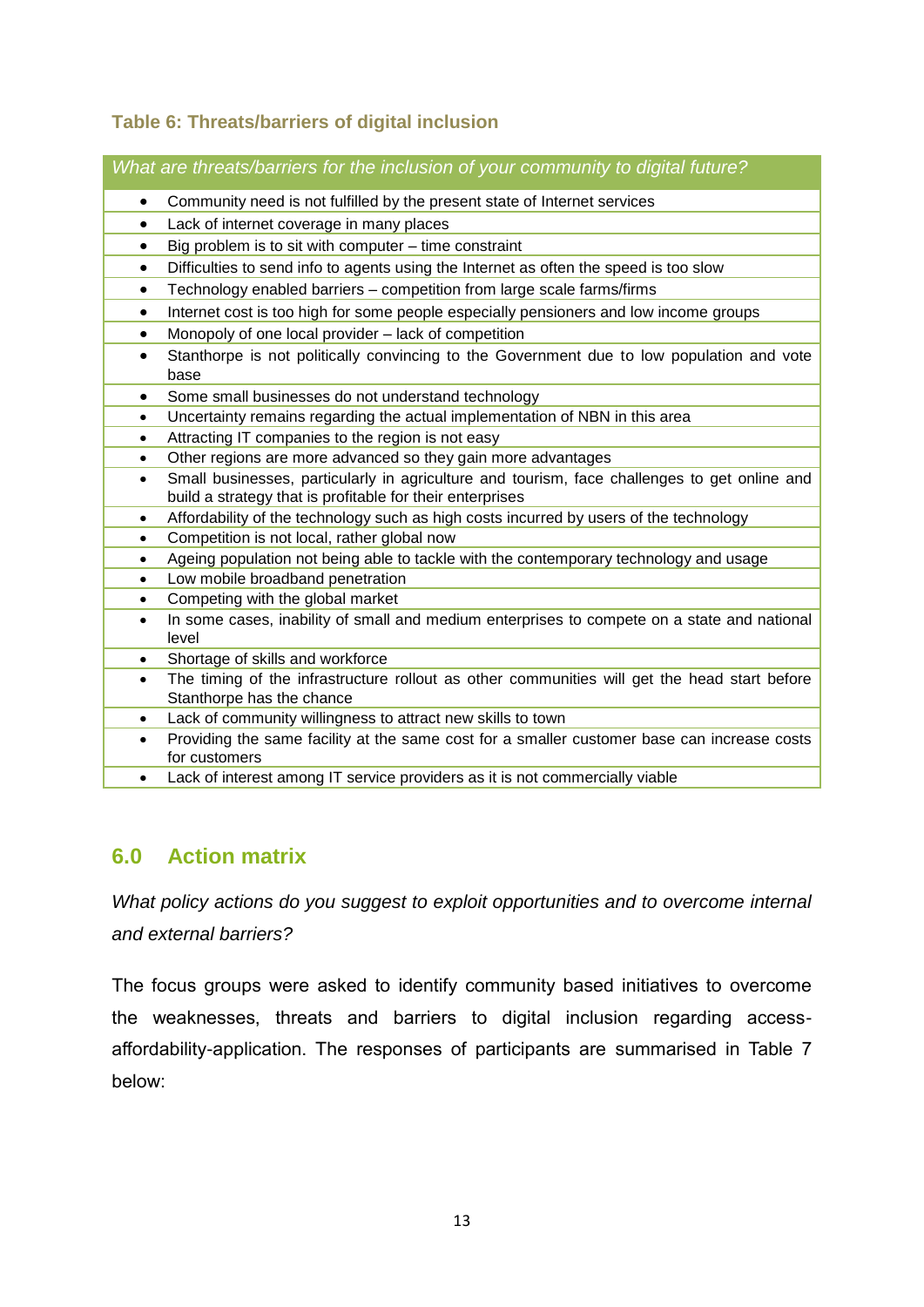# <span id="page-18-0"></span>**Table 7: Action plan**

| <b>Issues</b> | <b>Strategies</b>                                                                                                                                                                                                                                                                                                                                                                                                                                                                                                                                                                                                                                                                              | Programs/partnerships                                                                                         |
|---------------|------------------------------------------------------------------------------------------------------------------------------------------------------------------------------------------------------------------------------------------------------------------------------------------------------------------------------------------------------------------------------------------------------------------------------------------------------------------------------------------------------------------------------------------------------------------------------------------------------------------------------------------------------------------------------------------------|---------------------------------------------------------------------------------------------------------------|
| Access        | Ensure the access to digital facilities $-$ a holistic<br>plan is needed for education, business, medical and<br>other prospective institution<br>Analyse community needs<br>Bring community needs together<br>Strengthen community links to reach more people<br>and businesses<br>Develop strong public/private linkages to facilitate<br>access and use of the technology<br>There should be strategic plan from the Regional<br>Council<br>Lobby government and providers regarding<br>community requirements<br>Aggregation of demand<br>In-depth understanding of digital divide and its<br>determinants<br>ICT infrastructure mapping<br>Coordinate with education department to foster | Community<br>group<br>Council<br>Chamber of<br>Commerce<br>Micro-business<br>Key stakeholders<br>for industry |
|               | awareness and enhance digital literacy<br>Building an e-commerce website                                                                                                                                                                                                                                                                                                                                                                                                                                                                                                                                                                                                                       |                                                                                                               |
|               | Community based workshops/seminars to educate<br>them<br>Advertising the technology through newspapers,<br>local websites for greater outreach                                                                                                                                                                                                                                                                                                                                                                                                                                                                                                                                                 |                                                                                                               |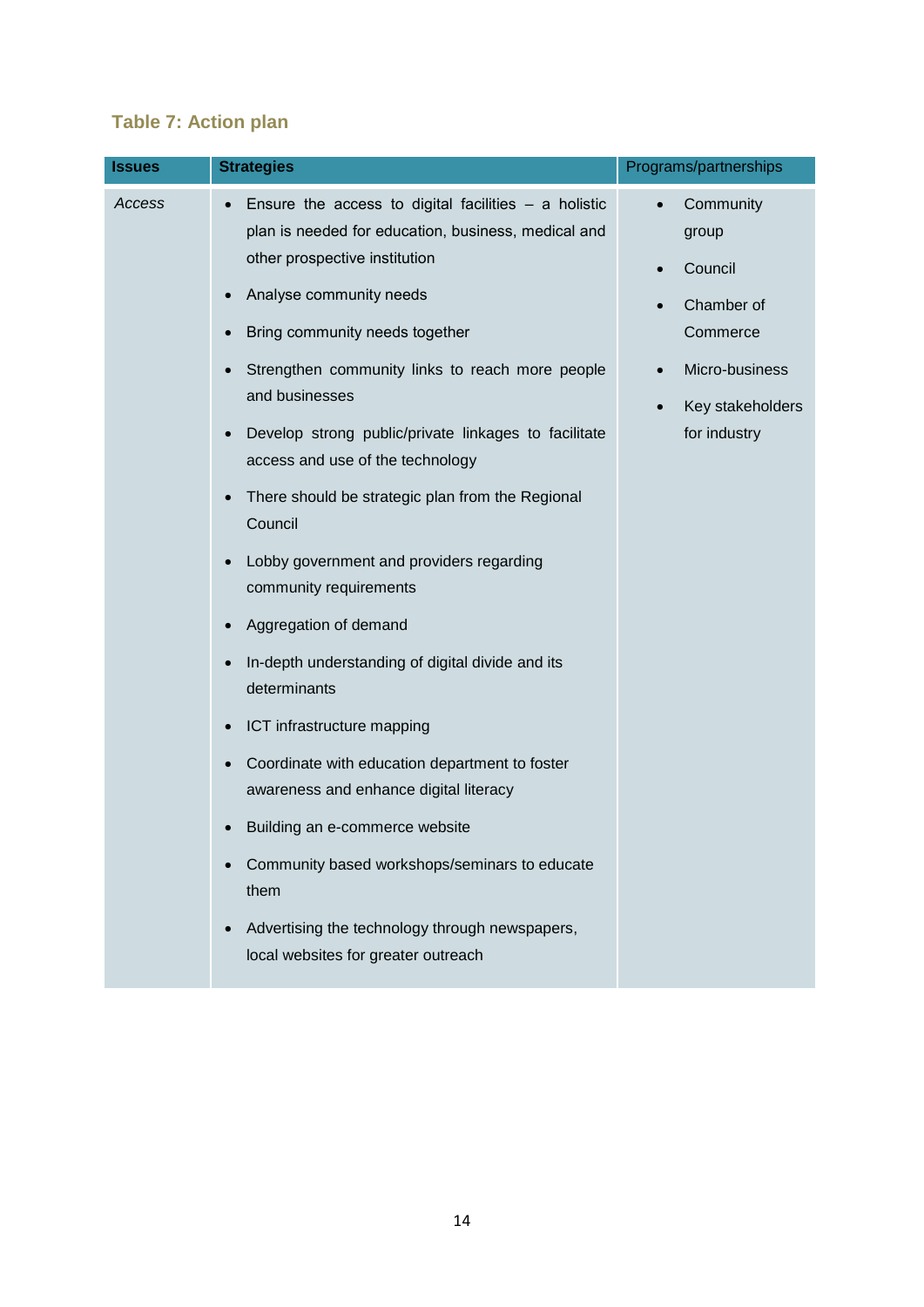| Affordability       | For digital inclusion, community coverage needs to<br>be cost-effective. Expensive digital connection will<br>not be affordable for rural communities<br>Allocate council budget for community services and<br>$\bullet$<br>business community related to digital technology<br>Build public place or a hub where people can go<br>$\bullet$<br>and easily access and use the technology<br>Funding flow should be identified and needs to be<br>$\bullet$<br>aligned with digital expenditures.<br>Enhance demand side capability making businesses<br>$\bullet$<br>and the community aware of the digital economy, its<br>importance and likely impact<br>Financial incentives for volunteers<br>ICT support for the people with pension<br>Digital inclusion will be fruitful provided digital<br>$\bullet$<br>education is at reasonable cost. | Government<br>Council<br>$\bullet$<br>Industry funding<br>$\bullet$ |
|---------------------|----------------------------------------------------------------------------------------------------------------------------------------------------------------------------------------------------------------------------------------------------------------------------------------------------------------------------------------------------------------------------------------------------------------------------------------------------------------------------------------------------------------------------------------------------------------------------------------------------------------------------------------------------------------------------------------------------------------------------------------------------------------------------------------------------------------------------------------------------|---------------------------------------------------------------------|
| Application/<br>use | Consult broader cross-section of community people<br>$\bullet$<br>Find and train one person as a driving force to<br>$\bullet$<br>represent a particular community group such as<br>business, education or health<br>Two-way communication from service provider to<br>'digital agent' to community and vice versa<br>One-to-one training, especially for the elderly<br>$\bullet$<br>population and people from remote and isolated<br>communities<br>Inclusion of ICT curriculum in the school<br>$\bullet$<br>Arrangement of online training<br>E-learning<br>$\bullet$<br>Provision of relevant information and access to<br>$\bullet$<br>appropriate knowledge and skills to assist and<br>empower individuals, businesses and industry to<br>review and transform their current digital capability                                           | Local volunteers<br>Community<br>group<br>Education<br>department   |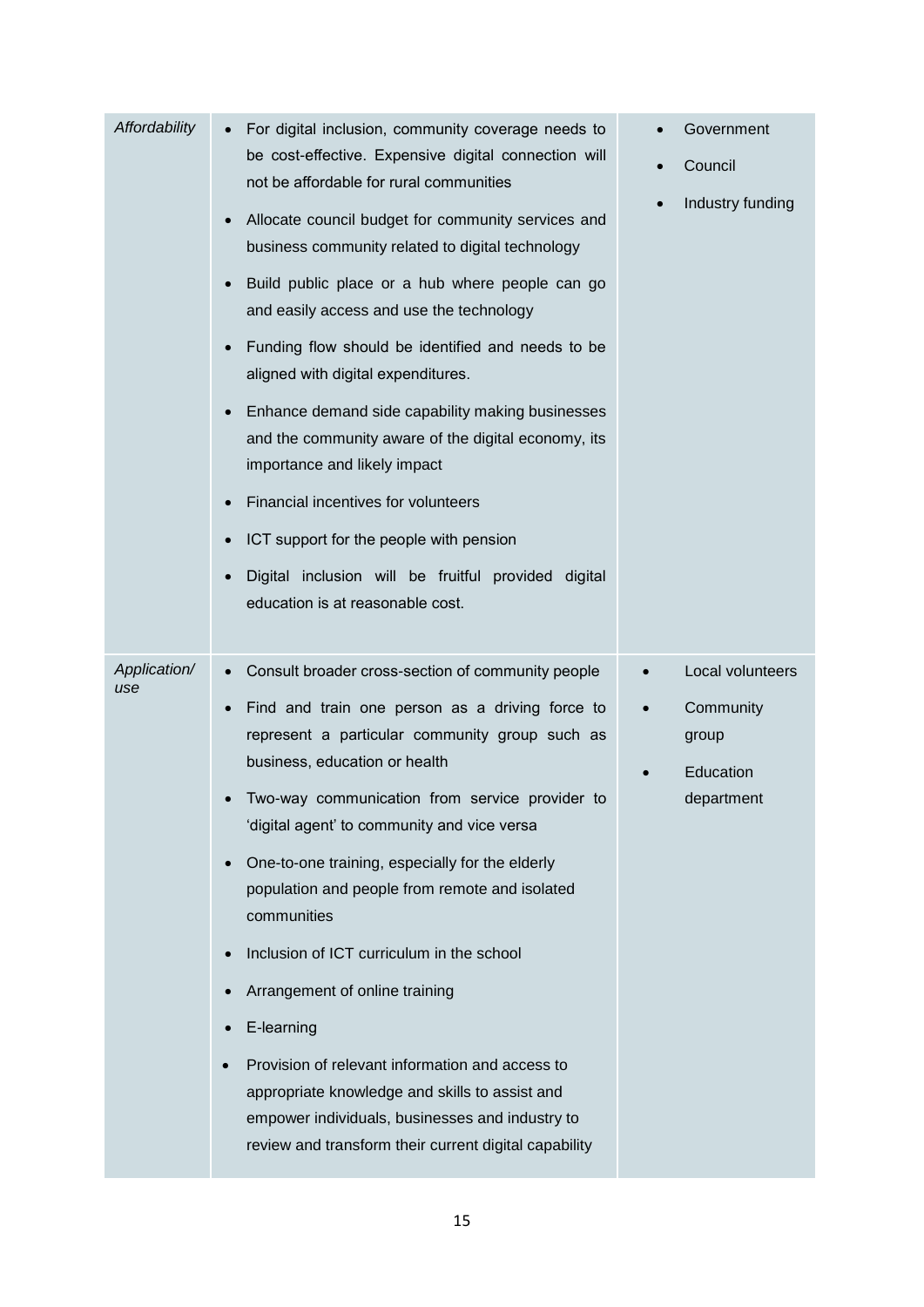- Community groups' needs are to be explored for separate training purposes. Older people are not always ready to adopt digital technologies in its current form. They need to be trained and well informed for digital inclusion
	- Local clubs in partnership with the council as the main focal point for spreading information about the digital technology and training and knowledge sharing
	- To make digital inclusion successful for the community, an action plan at local and regional level would be effective

# <span id="page-20-0"></span>**7.0 Conclusions**

The purpose of the study was to understand the community preferences on digital future in the Southern Downs Region in Queensland, Australia. This study examined the strengths, weaknesses, opportunities and threats to the digital future in the regional context. The methodology applied in this study included FGDs along with a structured questionnaire survey among the participants.

The findings from the study demonstrate wide range of issues and concerns related to digital inclusion in this region. The survey results indicate that the new providers of broadband are coming to the market. Telstra, however, still captures more than 50% of the market share. Overall, about 47% of the respondents indicated their dissatisfaction with the quality of service. Many respondents indicated that quality of Internet service did not improve much in the region over the last three years. The access to quality broadband services therefore remains a critical issue for the region.

The participants in the survey revealed various perceived benefits of digital technology, particularly in the context of the expansion of NBN in the regional Queensland. The positive impacts of digital technology have been strongly acknowledged by the participants. Participants believe that digital technology not only saves their time and resources but also helps improve their skills and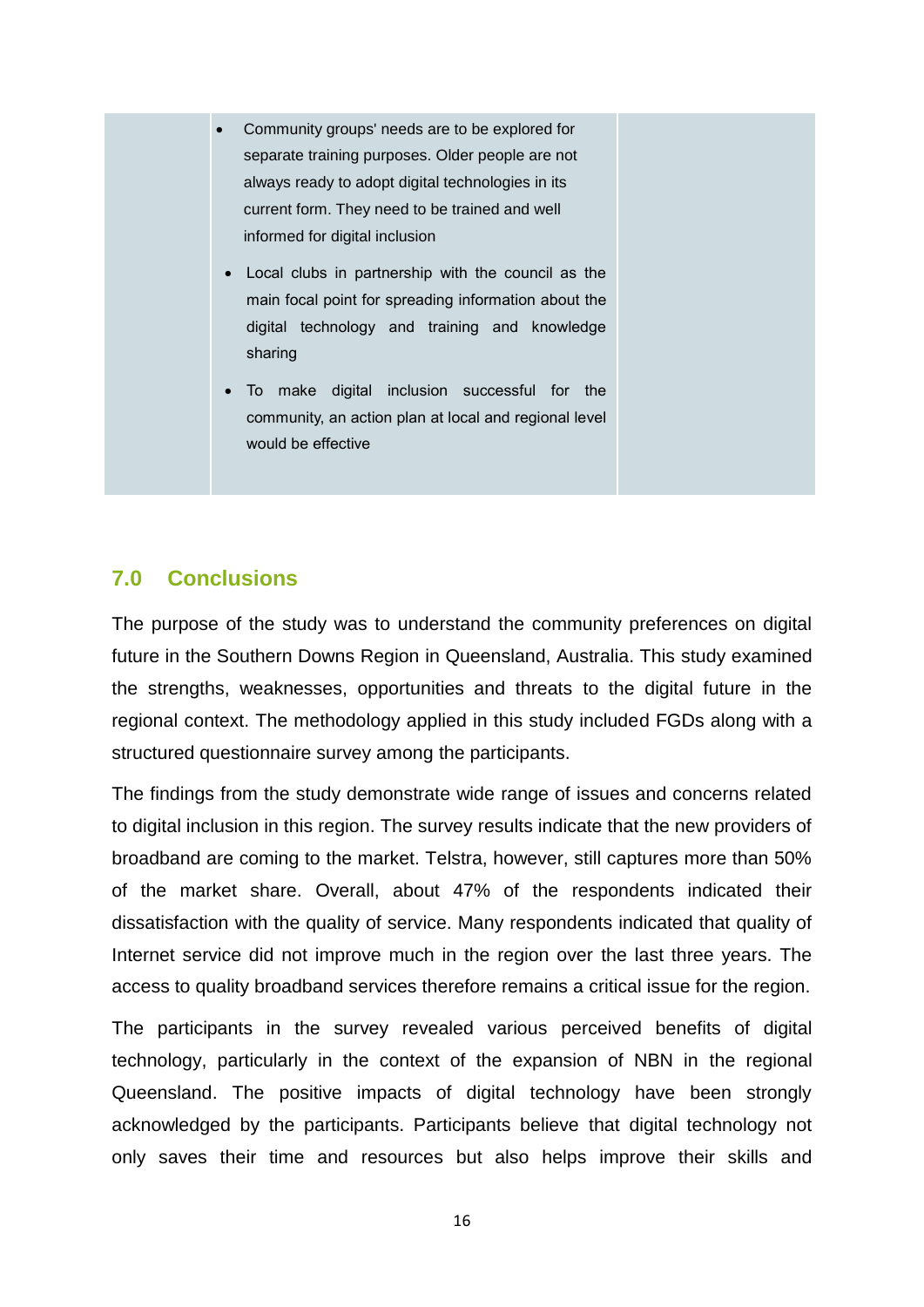opportunities. Digital technology also has the potential to provide remote access to health care through the advancement of telemedicine facility, however, at present, the scope of telemedicine services is very limited in the region. The role of digital technology is particularly found to be profound in schools and colleges as information and communication helps to significantly improve the knowledge base.

The FGDs participants believe that the communities, in general, are receptive to digital futures. Many small businesses have already started to use information technology and the mainstream business community is ready to adopt new technologies. Online training programs as provided by local organizations are already in place and the Stanthorpe community groups such as Chamber of Commerce, the Granite Belt Wine Tourism and the Wine College can play a strategic role in the digital future of the region.

Participants in the FGDs identified poor infrastructure, dispersed population and lack of required skills as the main barriers to digital inclusion. A strong public-private linkage can potentially help to remove the barriers to digital inclusion, especially in the context of infrastructure provisioning and supportive measures. Specific attention should be given to the digital literacy of the older people – not only because of the fact that they are lagging behind in respect of necessary skills to cope with the changes but also that they can place supporting measures for the next generation.

Finally, several actions in the form of community-based initiatives resulted from the FGDs. The FGDs indicate that digital coverage needs to be cost-effective and people belonging to low socio-economic groups may require specific supportive measures. This is important to provide digital education at low or subsidised cost at remote locations. It is therefore important to have a comprehensive understanding of community needs, demand and barriers to adoption in order to design a digital economy strategy at a regional level for the future. While the FGDs provide basic understanding on the broad range of issues, further analyses on the socio-economic and geographic factors (remoteness) that hinder digital inclusion for households and businesses are clearly warranted.

17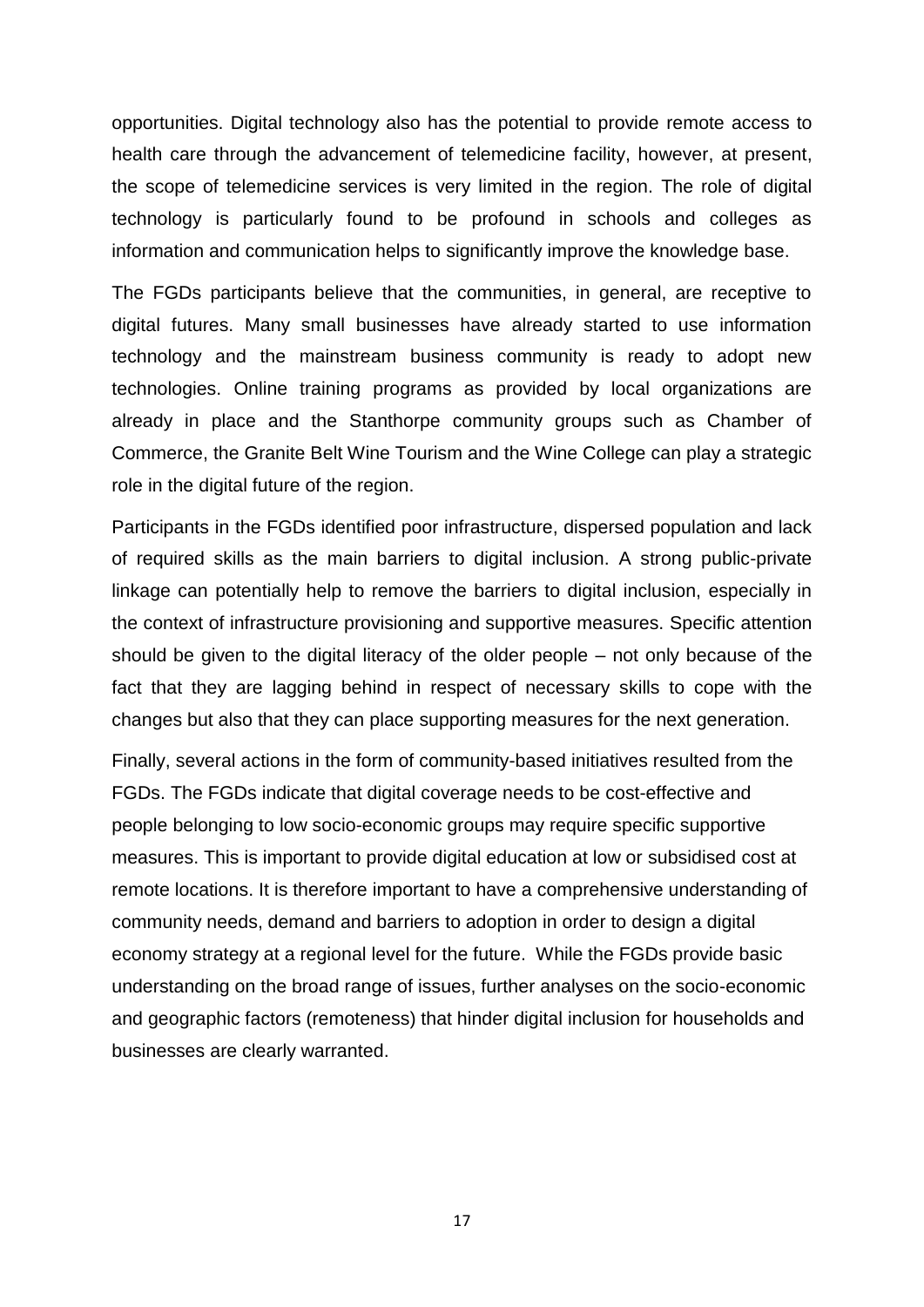# <span id="page-22-0"></span>**References**

ABS, (2008), *Australian Social Trends*, Cat no 4102.0, March Quarter 2008, Australian Bureau of Statistics (ABS), Canberra.

ABS, (2012), *Australian Social Trends*, Cat no 4102.0, March Quarter 2012, Canberra: Australian Bureau of Statistics (ABS).

ABS, (2013a), *A Review of Regional Development Australia Committee 2010-11 Regional Plans: Issues Identified by Regions*, Cat no 1318.0, Canberra: Australian Bureau of Statistics (ABS).

ABS, (2013b), *2011 Census,* Canberra: Australian Bureau of Statistics (ABS).

Atkinson, J., Black, R. & Curtis, A., (2008), 'Exploring the digital divide in an Australian regional city: a case study of Albury', *Australian Geographer*, 39(4): 479- 93.

Black, R. & Atkinson, J., (2007), 'Addressing the digital divide in rural Australia', http://researchoutput.csu.edu.au

Broadbent, R. & Papadopoulos, T., (2013), 'Bridging the digital divide – an Australian story', *Behaviour & Information Technology*, 32(1): 4-13.

DBCDE, (2011), *National Digital Economy Strategy*, Department of Broadband Communications and the Digital Economy (DBCDE), Canberra ACT.

Holloway, D., (2005), 'The digital divide in Sydney', *Information, Community & Society*, 8(2): 168-93.

Kitzinger, J., (1994), 'The methodology of focus groups: the importance of interaction between research participants', *Sociology of Health & Illness*, 16(1): 103-121.

Krueger, R. A. & Casey, M. A., (2000), *Focus Groups: A Practical Guide for Applied Research*, 3rd Edn, Thousand Oaks, CA: Sage Publications.

NRHA, (2012), 'Cancer in rural Australia', Fact Sheet 8, January 2012, Canberra: National Rural Health Alliance Inc.

Rabiee, F., (2004), 'Focus group interview and data analysis', *Proceedings of the Nutrition Society*, 63(4): 655-660.

Simpson, R., (1999), 'Life is too short to run at 2,400 Bps', The Farmwide Online Services Pilot Project, Canberra: Farmwide Pty Limited.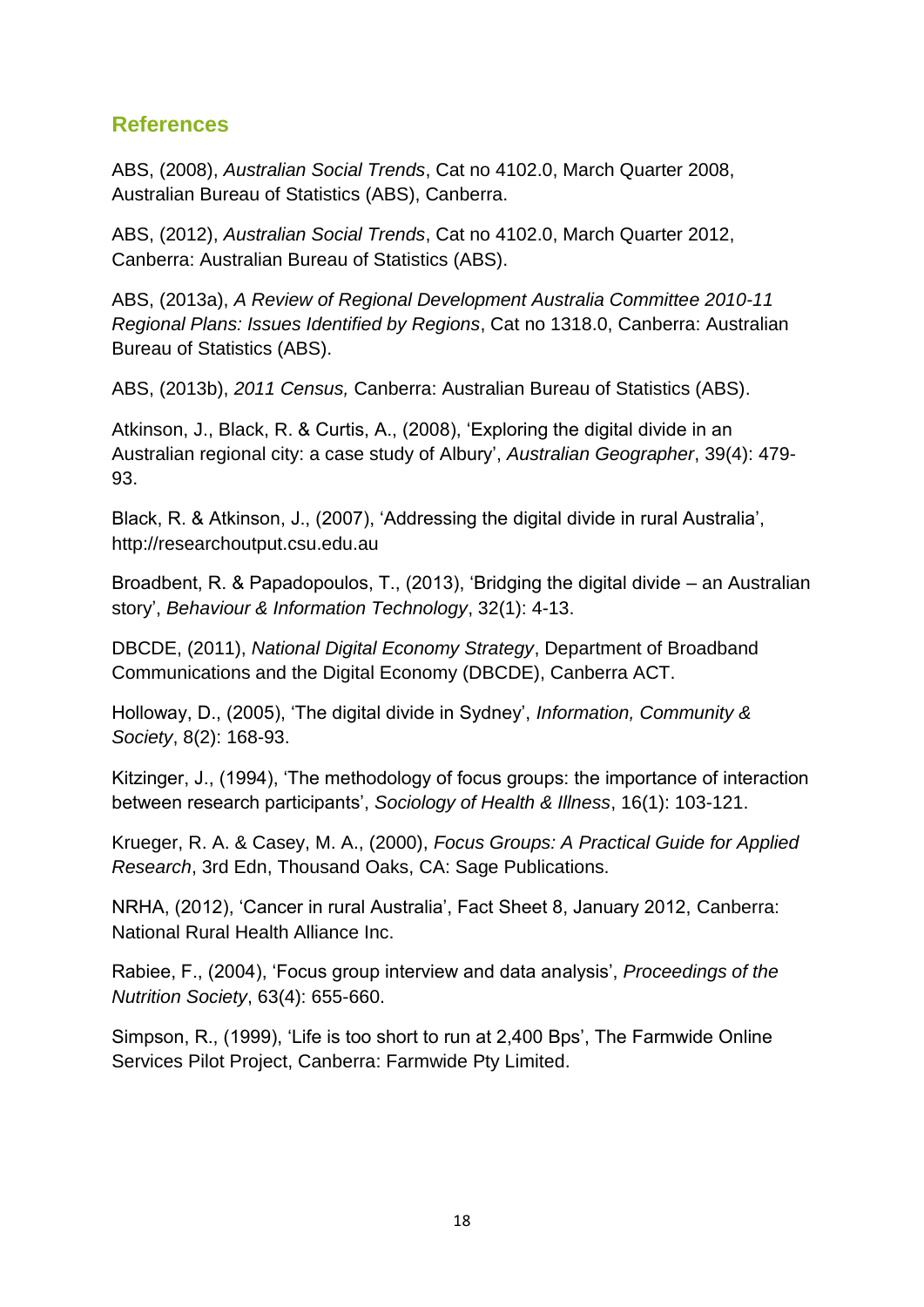# <span id="page-23-0"></span>**Appendix A: Survey Questionnaire**

Digital Preference Study **Private and Confidential** 

- $\ddot{\bullet}$  Your authentic answers to the questions below will help us understand your problems in and prospects of using broadband and to identify remedial measures.
- We want to know your own opinion not what you believe other people think.
- $\ddot{\phantom{1}}$  Information provided by you is absolutely CONFIDENTIAL.
- $\ddot{\bullet}$  Please make every effort to answer the questions to the best of your knowledge.
- $\frac{1}{2}$  You have the right to withdraw anytime from the survey.

While the use of broadband Internet offers many benefits for individuals and communities, its distribution may not be equal across demographic groups and regions. Given that public policies are directed towards removing physical barriers to access, this may not guarantee the entry into the digital services. The objective of this research is to understand the community preferences for digital technology in rural and regional Australia.

#### STUDY UNIT: FOCUS GROUP PARTICIPANTS

| 1.0 Personal                                                                                                                                                   |  |  |  |  |  |  |  |  |
|----------------------------------------------------------------------------------------------------------------------------------------------------------------|--|--|--|--|--|--|--|--|
| 1.1 Gender (please tick)  □ Male<br>$\square$ Female                                                                                                           |  |  |  |  |  |  |  |  |
| and area code<br>1.2 Your locality                                                                                                                             |  |  |  |  |  |  |  |  |
| 1.3 Which of the following options best describes your occupation?                                                                                             |  |  |  |  |  |  |  |  |
| $\Box$ Craftsman/tradesman $\Box$ Domestic duties $\Box$ Education $\Box$ Government                                                                           |  |  |  |  |  |  |  |  |
| $\Box$ Manual/factory worker $\Box$ Medical $\Box$ Office/clerical $\Box$ Senior management $\Box$ Student $\Box$<br>Not working $\Box$ Other (please specify) |  |  |  |  |  |  |  |  |
| 1.4 Highest education level achieved (please tick)                                                                                                             |  |  |  |  |  |  |  |  |
| $\Box$ Primary $\Box$ Secondary $\Box$ Trade/Certificate/Diploma $\Box$ Tertiary                                                                               |  |  |  |  |  |  |  |  |
| 1.5 Which age group do you belong to?                                                                                                                          |  |  |  |  |  |  |  |  |
| $\Box$ below 20<br>$\Box$ 31-40<br>$\square$ 51-60<br>$\Box$ more than 60<br>$\Box$ 21-30<br>$\Box$ 41-50                                                      |  |  |  |  |  |  |  |  |
| 1.6 Household income level – gross per year (please tick)                                                                                                      |  |  |  |  |  |  |  |  |

 $\Box$  \$0 - \$41,599 (up to \$799 per wk)  $\Box$  \$41,600 – \$103,999 (\$800 - \$1,999 per wk)

 $\Box$  \$104,000 - \$149,999 (\$2,000 - \$2,884 per wk)  $\Box$  \$150,000 or more (\$2,885 per wk or more)

1.7 Are you of Aboriginal or Torres Islander Origin (please circle)  $\Box$  Yes  $\Box$  No

2.0 Present status of Internet use

2.1 How long have you had internet access at home?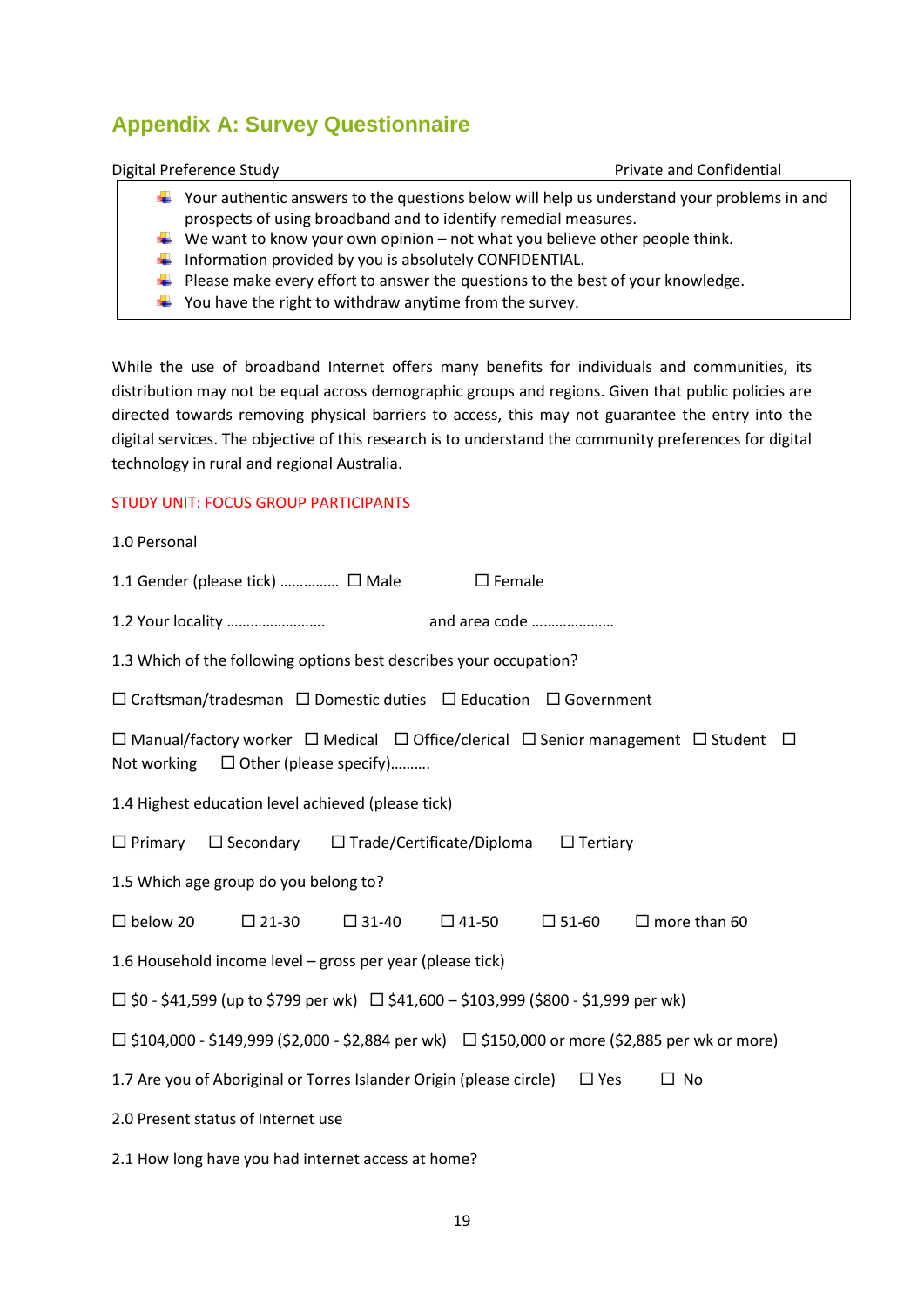| $\square$ Less than one year<br>$\square$ Don't have internet access<br>$\Box$ 1-3 years<br>$\Box$ more than 3 years                                                            |  |  |  |  |  |  |  |  |
|---------------------------------------------------------------------------------------------------------------------------------------------------------------------------------|--|--|--|--|--|--|--|--|
| 2.2 Who is the current provider of your internet service?                                                                                                                       |  |  |  |  |  |  |  |  |
| $\Box$ Telstra $\Box$ Vodaphone $\Box$ Dodo $\Box$ TSL $\Box$ Optus $\Box$ Other (please specify)                                                                               |  |  |  |  |  |  |  |  |
| 2.3 Are you satisfied with the speed of Internet connection in your area?                                                                                                       |  |  |  |  |  |  |  |  |
| $\Box$ Highly satisfied $\Box$ Satisfied $\Box$ Neutral $\Box$ Dissatisfied $\Box$ Highly dissatisfied                                                                          |  |  |  |  |  |  |  |  |
| At present, what types of Internet connections do you have?                                                                                                                     |  |  |  |  |  |  |  |  |
| $\square$ Dial-up connections                                                                                                                                                   |  |  |  |  |  |  |  |  |
| $\square$ Broadband connections: $\square$ DSL<br>$\Box$ Fibre<br>$\square$ Satellite<br>$\Box$ Fixed wireless $\Box$<br>$\Box$ Cable<br>Mobile wireless (3G, 4G) $\Box$ Others |  |  |  |  |  |  |  |  |
| What kind of internet service do you use                                                                                                                                        |  |  |  |  |  |  |  |  |
| $\Box$ Unlimited<br>$\Box$ Limited<br>$\Box$ 5GB<br>$\Box$ 10GB<br>$\Box$ 20GB<br>$\Box$ 50GB<br>$\Box$ 100GB or more                                                           |  |  |  |  |  |  |  |  |
| 2.6 How much do you spend for the internet service per month?                                                                                                                   |  |  |  |  |  |  |  |  |
| □ Less than \$30 □ \$30-\$49 □ \$50-\$79 □ \$71-\$99 □ \$100 or more                                                                                                            |  |  |  |  |  |  |  |  |
| 2.7 What do you think about the quality of the Internet services in your locality over the past three<br>years? (please tick)                                                   |  |  |  |  |  |  |  |  |
| $\Box$ Got better<br>$\Box$ Got worse<br>$\Box$ Stayed the same<br>$\Box$ Don't know                                                                                            |  |  |  |  |  |  |  |  |
| For what purposes did you use the Internet at home in the last 12 months?                                                                                                       |  |  |  |  |  |  |  |  |
| $\Box$ Work or business $\Box$ Education or study<br>$\Box$ Volunteer or community work                                                                                         |  |  |  |  |  |  |  |  |
| □ Don't know<br>$\Box$ Personal or private $\Box$ Other (specify):                                                                                                              |  |  |  |  |  |  |  |  |
| 3.0 Your perception about digital futures (please tick in the relevant box)                                                                                                     |  |  |  |  |  |  |  |  |

|                                                                                   | Strongly<br>agree | Φ<br>grei | Veutral | Disagree | disagree<br>Viauoris |
|-----------------------------------------------------------------------------------|-------------------|-----------|---------|----------|----------------------|
| Internet plays an important role in my life                                       |                   |           |         |          |                      |
| Using Internet has major advantages                                               |                   |           |         |          |                      |
| Internet makes my job more fun/interesting                                        |                   |           |         |          |                      |
| Internet helps me to improve the quality of my work                               |                   |           |         |          |                      |
| Internet helps me to grasp new opportunities (e.g.,<br>employment, ideas, market) |                   |           |         |          |                      |